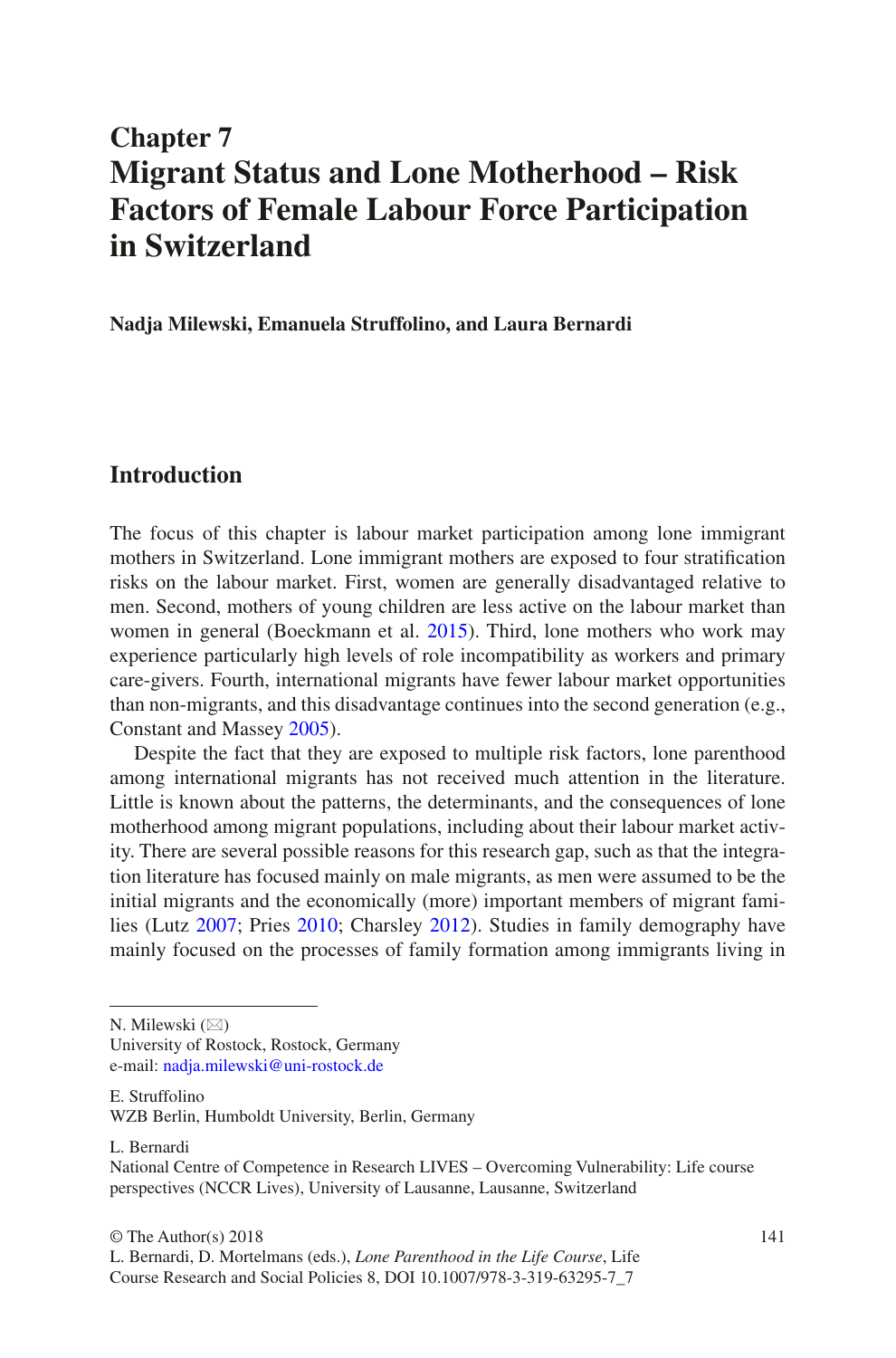western Europe: i.e., union formation, marriage, transition to the first birth, and subsequent childbearing.

Only in recent years has union dissolution among migrants become a topic in demographic studies on immigrant groups living in western European countries (Kulu and Gonzáles-Ferrer [2014\)](#page-20-2). The literature on family formation suggests that lone parenthood has been rather rare among immigrant groups, because, for example, international migration policies tend to favour married family migrants. Therefore, the share of people who are married has long been higher among migrant groups than among the non-migrant population in the respective destination country. Union stability among immigrants has also been rather high due to their high marriage rates and relatively large numbers of children. Rates of extra-marital childbearing and of divorce have been low in immigrant populations (e.g., Milewski and Kulu [2014](#page-21-2)).

In recent years, however, the nature of immigration has changed. The percentage of women migrating – whether alone, as the breadwinner, or as the forerunner in the family – has increased (Lutz [2007\)](#page-21-0). At the same time, the percentage of immigrant descendants in the total population has been rising in many western European countries. These processes of population change appear to be accompanied by tendencies among migrants to adapt to the demographic behavioural patterns of the host country: the trends towards non-marital cohabitation, extra-marital childbearing, and marriage/union dissolution that were observed in non-migrant populations some two decades earlier have recently been spreading to migrant groups (Staat and Wagenhals [1996\)](#page-21-3). Consequently, lone parenthood is becoming increasingly common in migrant populations.

We examine the labour market activity patterns among immigrant mothers while taking into account their partnership status. Over time, the literature has showed consistently and with only a small amount of variation by country that lone mothers are, on average, at higher risk than partnered mothers of being poor, of being dependent on welfare, of being unemployed, of having low earnings, and of having high child care costs (Staat and Wagenhals [1996](#page-21-3); Zagel [2014\)](#page-22-0). We add to the literature by focusing on the intersection of partnership and migration status, and specifically by investigating whether being a lone mother and a migrant at the same time represents an additive risk for non-employment. We also account for within-group variation by differentiating between the immigrant generations. In addition, we explore the heterogeneity across migrants by their countries of origin.

We carry out our study on immigrant mothers living in Switzerland, a multilingual country with a long immigration history. On average, migrant women are more likely than non-migrant women to be in full-time employment when they work, and to be dependent on social welfare (Liebig et al. [2012\)](#page-21-4). This is also the case in Switzerland, a country with an extremely diversified foreign-born population in terms of geographical origin, socio-economic position, and migration trajectory (Afonso [2004](#page-19-1); Fibbi and Wanner [2009](#page-20-3); Laganà et al. [2014\)](#page-20-4). At the time of writing, the largest immigrant group in Switzerland is from Italy, followed by groups from Germany, Portugal, and the former Yugoslavia (FSO [2015](#page-20-5)). The last two groups are the most recent arrivals. The Portuguese migrants are mainly economic migrants from within the Schengen area of free labour market circulation. The migrants from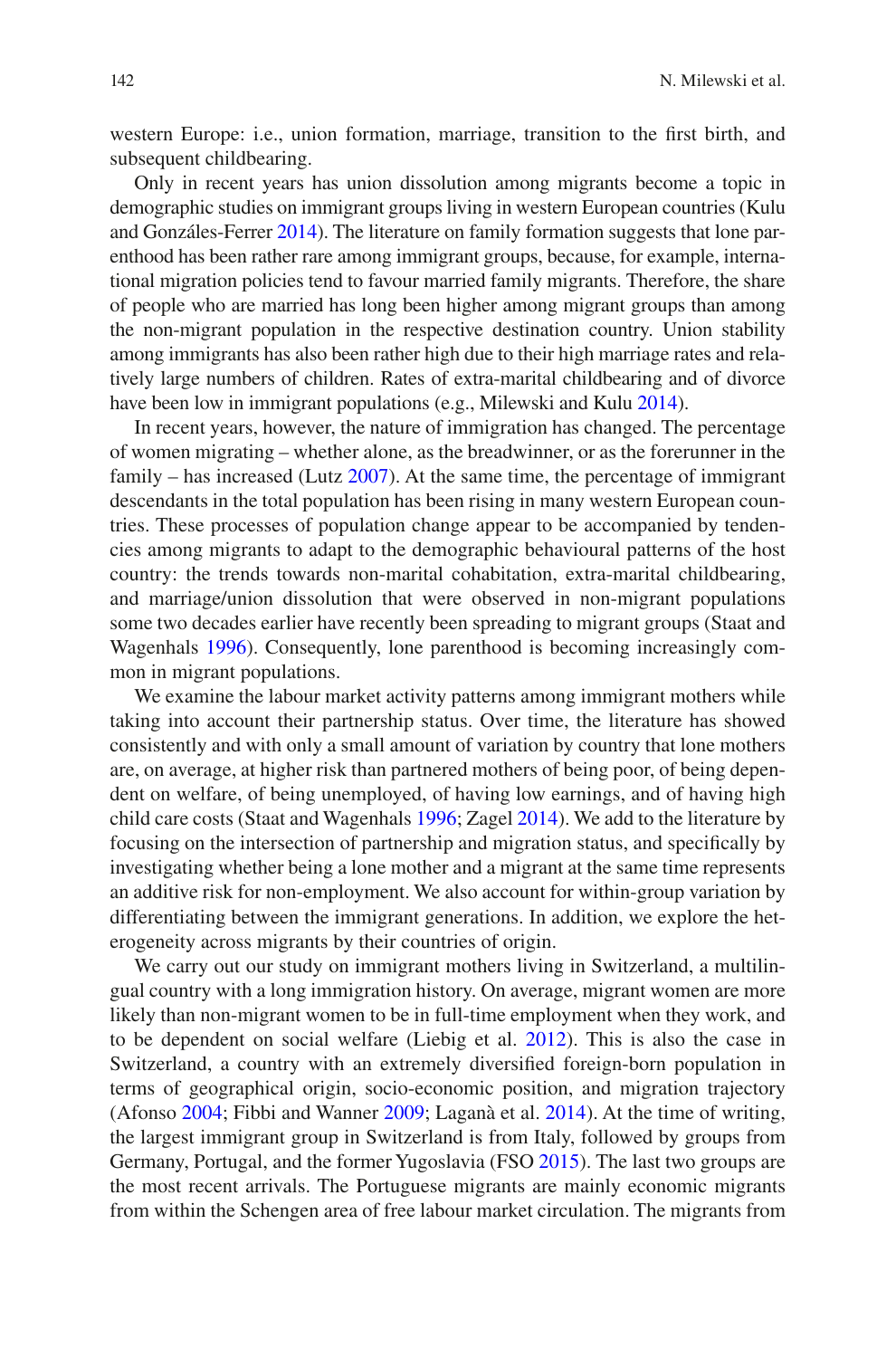the former Yugoslavia are rather heterogeneous: some are economic migrants, others are refugees who were fleeing forced army recruitment or ethnic persecution (especially from Kosovo), and more recent migrants came through family reunification. Today, the percentage of the country's population who are foreigners (i.e., who are not Swiss citizens) is about 22%. About 27% of the total population of Switzerland are foreign-born; one of the highest shares in Europe (OECD [2015\)](#page-21-5).

Overall, female labour force participation (FLFP) levels are rather high in Switzerland: about 81% of the native-born women and about 76% of the foreignborn women are employed (OECD [2015\)](#page-21-5). However, because of the low availability of public child care and the resulting family-work conflicts, a large portion of women in Switzerland work part time (Bühlmann et al. [2012\)](#page-20-6). Weak labour market attachment, poverty, and welfare dependency are major concerns in the sociopolitical debate about lone mothers (Salter [2017\)](#page-21-6), as well as about migrants. Looking at the labour market situations of immigrant lone mothers can thus provide insights into the often precarious living conditions of mothers who are primary care-givers and income providers, and who may also face specific difficulties related to their immigrant status.

#### **Background**

## *The Swiss Context and Lone Mothers' Employment*

According to official Swiss statistics for 2012, 15% of the households with at least one child under age 25 were one-parent households (FSO [2013](#page-20-7)). Individual data from the *Enquête sur les familles et les générations* (EFG) 2013 indicate that about 6% of the total population between ages 15 and 55 were lone mothers living with at least one biological child below the age of 18 (Struffolino and Bernardi [2016\)](#page-21-7). While these numbers present a snapshot at the moment of the survey, retrospective data on the union and fertility histories of the women in the sample indicate that the prevalence of lone parenthood is higher: almost 13% of these respondents had experienced lone motherhood between 1953 and 2013. Some of these women "exited" lone parenthood because their children's biological father or a new partner moved into the household, while for others lone motherhood ended because their grown-up child(ren) left the household. A one-parent household has become a relatively common living arrangement that growing numbers of individuals are experiencing for durations ranging from a few months to several years (Struffolino and Bernardi [2016](#page-21-7)). The great majority of lone parents are women (89% in 2000, cf. Bühler [2002\)](#page-20-8) who become the primary care-giver and the main breadwinner of their family.

In Switzerland, the average income of lone parent households is far lower than that of other household types, with the exception of households of people aged 65+ who are living alone (OECD [2015\)](#page-21-5). The high poverty risk faced by lone-parent households can be partially explained by the gendered structure of the labour mar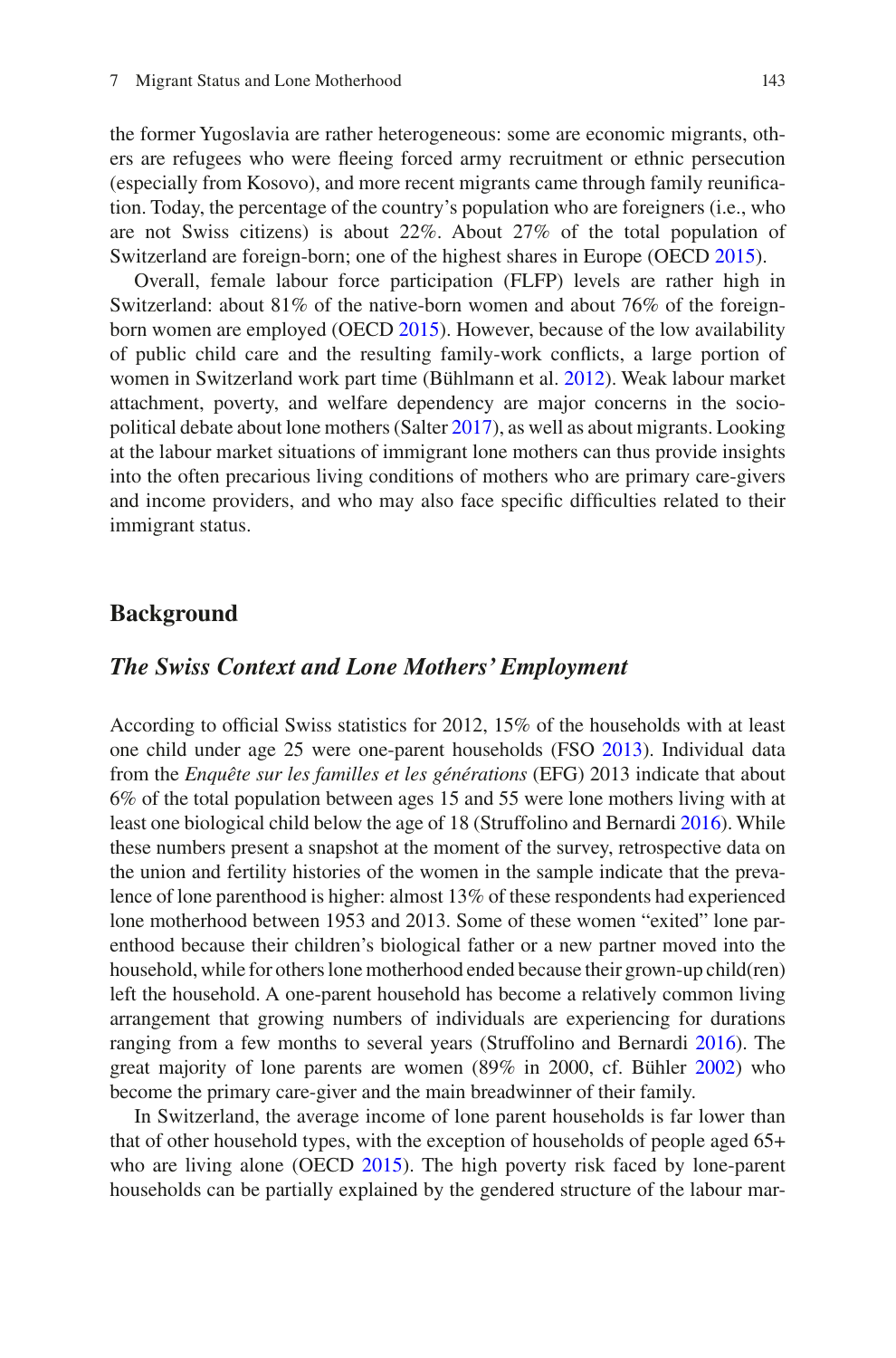ket (Flückiger [1998](#page-20-9); Branger [2003\)](#page-19-2) and the disadvantages women experience when they are active in the labour market, including work-family conflicts and a tendency to work part time (FSO [2013\)](#page-20-7).

On the one hand, Switzerland offers relatively widespread social policy protections against poverty (Bertozzi et al. [2005;](#page-19-3) Armingeon et al. [2004](#page-19-4)) and rather generous unemployment benefits (Gebel [2013\)](#page-20-10). On the other hand, the care system is mostly relegated to private institutions, and the public policies targeting work-family reconciliation are less robust than those of other western welfare states (Monnier [2006\)](#page-21-8): school schedules are hardly compatible with those of parents who work, and expensive public child care and marriage-based taxation discourage women's labour force participation (Bütler and Ruesch [2007](#page-20-11)). These welfare arrangements are based on the one-and-a-half-earner model, in which men work full time while women who become mothers adjust their working hours to accommodate their care obligations (Giraud and Lucas [2009\)](#page-20-12). As a consequence, while Switzerland has a higher female labour market participation rate than many other European countries, most Swiss women are employed part time (Bühlmann et al. [2012\)](#page-20-6).

"Despite women's inroads into employment and men's increasing participation in childcare, women remain primarily responsible for children. Thus, motherhood is an axis of inequality central to our understanding of the processes that shape women's employment patterns" (Boeckmann et al. [2015](#page-19-0): 2). Lone mothers are likely to be particularly disadvantaged, because there is no partner in the household to compensate for their relatively low income (Stutz and Knupfer [2012\)](#page-21-9). Therefore, the major challenge for women in Switzerland, where the care and work spheres are strongly gendered, is to increase their disposable income after making the transition to lone parenthood, while continuing to devote time to care. However, as social protections may cover the most immediate and urgent economic needs of lone mothers, those with unfavourable labour market prospects may have a lower incentive to take up paid work (Gangl [2006](#page-20-13); Luijkx and Wolbers [2009;](#page-21-10) Dieckhoff [2011\)](#page-20-14).

Hence, our first working hypothesis concerns the effect of the partnership status on labour market participation: *Lone mothers are more likely to either work full time or to be out of employment than mothers who share their household with a partner (H1).*

#### *The Role of the Migrant Status for Labour Market Participation*

The literature on the labour market activities of women of majority populations has mainly focused on women's efforts to reconcile work and family life, the wage gap between men and women, and the wage gap between women based on their motherhood status (e.g., Boeckmann et al. [2015\)](#page-19-0). Although these studies took into account cultural factors by comparing different countries, most did not account for cultural heterogeneity within a single national population by controlling for immigrant status or citizenship.

In research on international migrants, structural integration is one of the most prominent research areas, with education and labour market being the most important and probably most frequently studied domains. The literature on labour market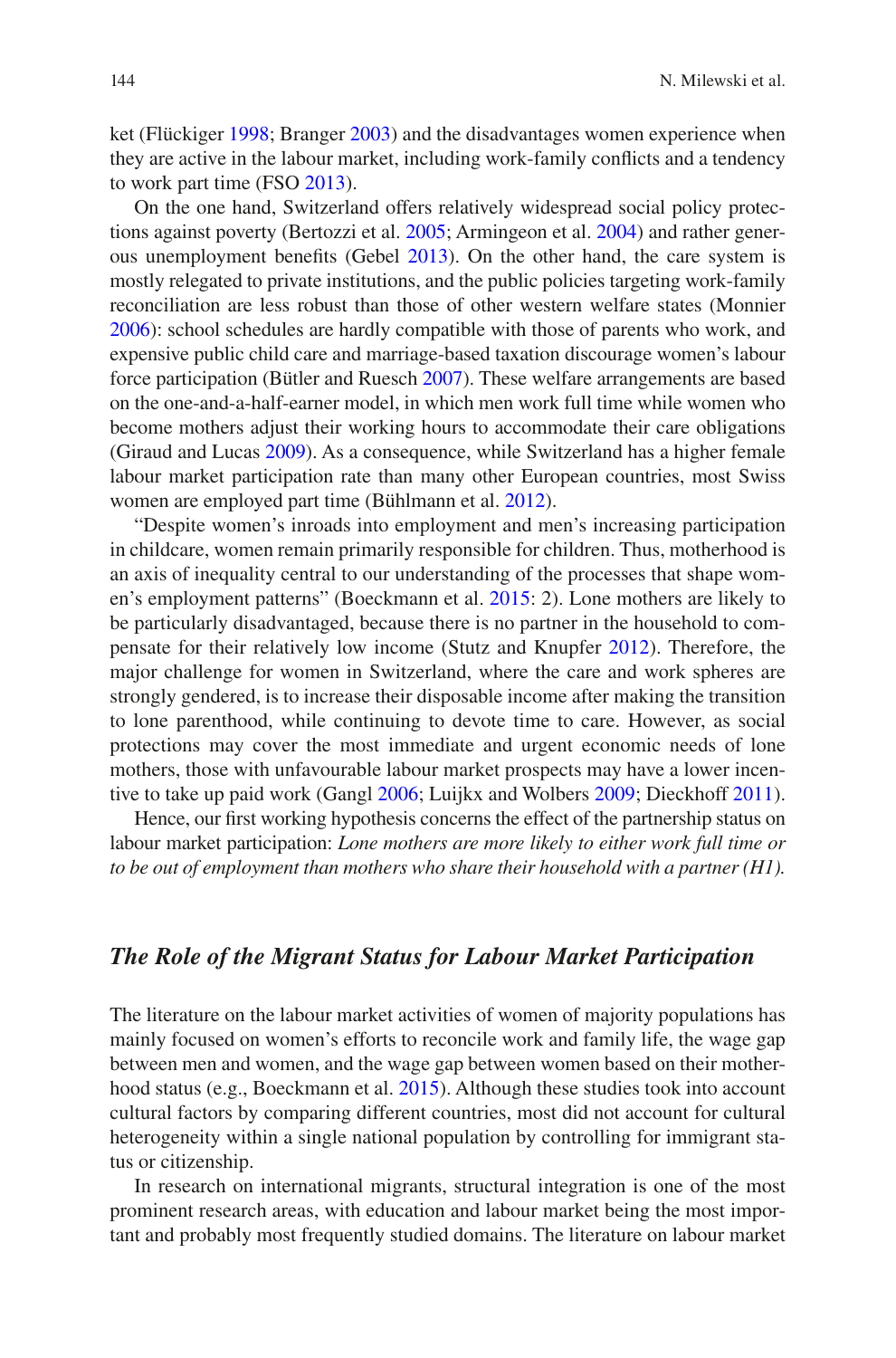participation among international migrants has generally assumed that the crucial disadvantage faced by women is the high risk that they will be excluded from the labour market entirely; whereas the main disadvantages faced by men are the high risk of unemployment, of having a low income, and of having a low-level occupation due to various mechanisms of selection into migration and of integration (Algan et al. [2010;](#page-19-5) Höhne and Koopmans [2010\)](#page-20-15).

For first-generation migrants' labour market integration of, human capital understood as the set of worker's marketable skills in which workers make a variety of investments (Becker [1993\)](#page-19-6)—plays a central role. According to the labour market assimilation theory (Chiswick [1978](#page-20-16)), immigrants may have initial disadvantages relative to non-migrants, though these disadvantages may vary by country of origin and destination; and these disadvantages may decrease or level off with increasing length of stay. The disadvantages are mainly related to the devaluation of foreign educational degrees, the relatively low host-country specific knowledge (e.g., the language proficiency), the negative selection into migration, and the preferences of migrants and their motivations for return migration or intentions to stay; i.e., the intention to return is negatively associated with an investment in host countryspecific knowledge and skills (Kalter [2008](#page-20-17); van Tubergen [2008](#page-21-11)).

For migrant women in western and southern European destination countries, the empirical evidence on their labour force participation tends to confirm the labour market assimilation theory. The migrants' FLFP rates increase with length of stay, and eventually reach about the same rates as those of the respective majority population (Rendall et al. [2010\)](#page-21-12). The empirical evidence on the economic success of migrant women cannot fully be explained by this theory, however. Increasing attention has been paid to the role of the partner; i.e., the influence the husband's human capital has on his wife's labour market career (Lin [1999;](#page-21-13) van Tubergen [2008\)](#page-21-11). The results of these studies were in line with new home economics and the household specialisation theory (Becker [1991\)](#page-19-7), which states that household's members specialize in the production of commodities to maximize the household utility function, that is through the division of labour between the household and the labour market. Long [\(1980\)](#page-21-14), for example, showed that the income of immigrant women in the US decreases with increasing length of stay: a woman may participate in the labour market immediately after migration, but gradually withdraw when her partner has gained host country-specific human capital and has improved his own status on the labour market. Duleep [\(1998](#page-20-18)) called this the "family investment hypothesis".

FLFP is an indicator for the integration of immigrant women and for cultural transformation processes, since the labour market activity of women is influenced by cultural and/or religious norms concerning gender roles, traditional patterns in FLFP in the respective country of origin, as well as the size and the structure of the family (Reimers [1985;](#page-21-15) Antecol [2000;](#page-19-8) Blau et al. [2013\)](#page-19-9). Previous research on international migrant women has mainly been concerned with gender roles and the division of labour in the family, and the differences between the gendered employment patterns in the women's respective counties of origin and of destination. More recent work has taken into account within-group variation by differentiating between the immigrant generations and/or the respective countries of origin (e.g., Blau et al.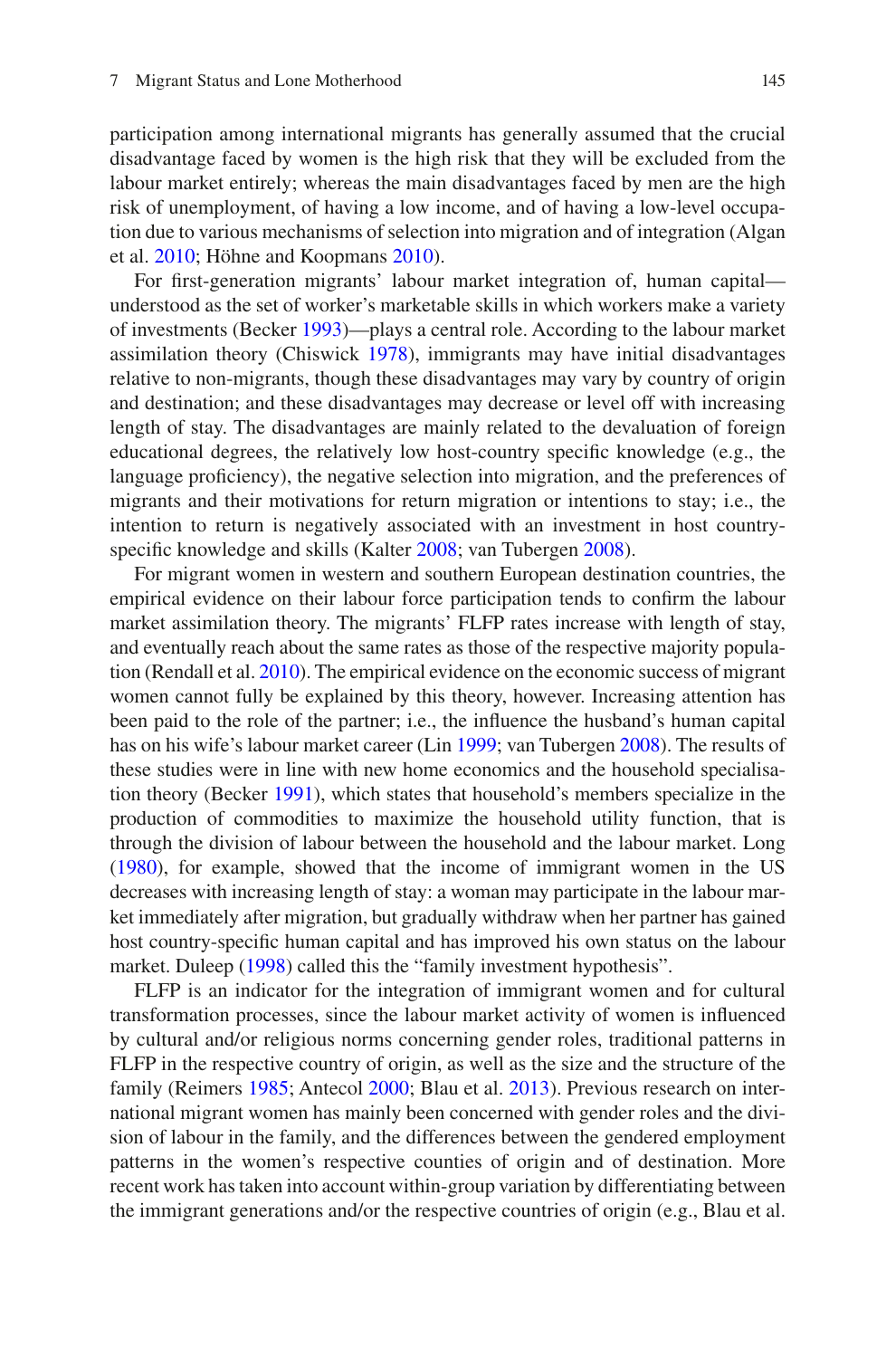[2013;](#page-19-9) Milewski [2013\)](#page-21-16). Studies that further differentiated the employment status or the type of work among immigrant women tended to focus on precarious job conditions, such as the informal sector in domestic services or prostitution (Han [2003\)](#page-20-19).

The literature based on representative surveys paid little attention to immigrant lone mothers until very recently, given their relatively low numbers in the samples and the relative difficulties to perform detailed analyses on them (we will come back to this in section 3 of our paper, where we describe the data).

In Switzerland, the labour market participation patterns of immigrant women differ substantially from those of Swiss women: On the one hand, immigrant women have a much higher unemployment rate than Swiss women (9% versus 2%), though this difference may be partially due to inactivity among Swiss women, who may not search for a job if they are less attached to the labour market than migrant women (Winkelmann [2002](#page-22-1)). On the other hand, there are differences when we take into account the employment patterns: compared to their native-born peers, immigrant women are equally likely to be in full-time employment and less likely to be in parttime employment. For example, in 2009 among all women of working ages, the shares of women who were in full-time employment were 31% for native-born women and 32% for foreign-born women from lower-income countries; whereas the shares of women in part-time employment were 44% and 27%, respectively (Liebig et al. [2012](#page-21-4)). Thus, the average difference in employment rates between native-born and foreign-born women from lower-income countries has been traced back to the higher rates of part-time employment among non-migrants (Liebig et al. [2012](#page-21-4)).

Nevertheless, evidence on skilled migrant women from Latin America, Asia, and south-eastern Europe from studies using qualitative methods has shown that most of these women could not use their social and cultural capital to establish themselves in the stronger segments of the labour market, and that a considerable share of them are either excluded from the labour market or employed in jobs for which they are overqualified. Only one-third of these women report working at their skill level, and then only irregularly (Riaño and Baghdadi [2007](#page-21-17)). The evidence on the wage differentials between immigrants and non-migrants is contradictory, which suggests that the size of the gap varies depending on the migrant group and their composition by education. These differentials are substantially smaller among second-generation migrants (de Coulon [2003\)](#page-20-20). A recent investigation on the positions of immigrants in the labour market in Switzerland concluded that the size of the gap between migrants and Swiss natives mostly depends on the migrant group and on whether the migrants completed their education before or after arriving in Switzerland (first-generation migrants). Differences in the labour market positions of natives and migrants tend to fade among second-generation migrants (Guarin and Rousseaux [forthcoming\)](#page-20-21). Other studies emphasize variation by country of origin though (Laganà et al. [2014\)](#page-20-4).

Based on the theoretical considerations and the previous evidence on the labour market participation patterns of immigrant women, we have formulated hypotheses concerning their participation/non-employment levels and types of labour market activity by taking into account their employment hours: *(H2) following the human capital approach, we assume that non-employment rates are higher among migrant lone mothers than among non-migrants due to the general disadvantages of migrants in the labour market. Among those who are gainfully employed, we expect to find*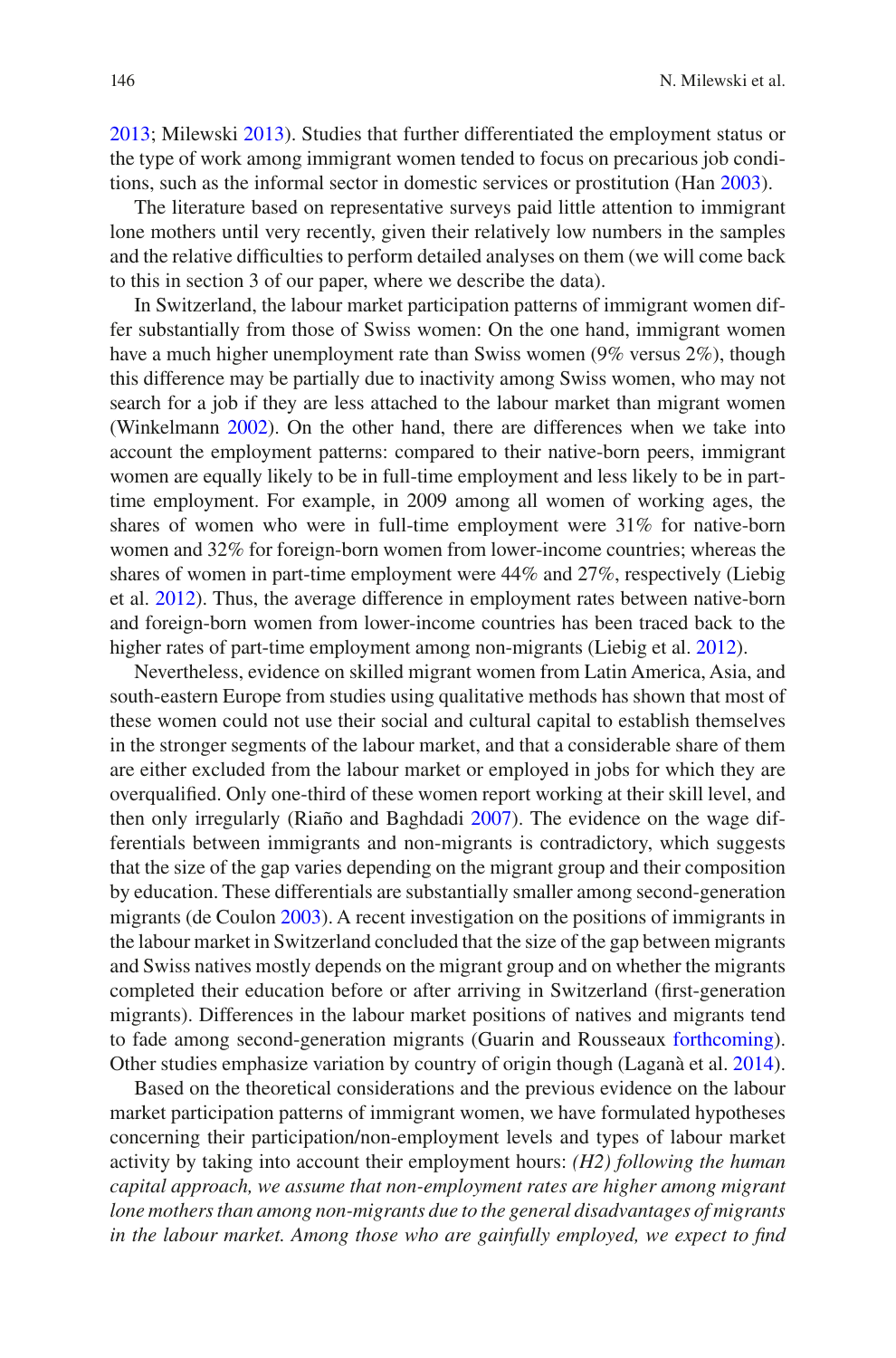*that migrants on average work longer hours than non-migrants due to their lower wage returns.*

Moreover, we expect to find variation between migrant groups; i.e., that the employment patterns vary between first-generation migrants and their descendants, as well as between migrants based on their country of origin: *(H3) in line with the human capital approach, we assume that the FLFP patterns of second-generation migrants are more similar to those of non-migrants than to those of the first generation, since their host country-specific education and knowledge levels are higher than those of the first generation* (Becker [1991](#page-19-7); van Tubergen [2008](#page-21-11)).

#### *Socio-demographic Factors*

Finally, we consider what role individual and household characteristics play in shaping the differences between lone mothers and mothers in couples, as well as between migrants and non-migrants: if there are any differences in the employment patterns of the respective groups, *we expect to find that they are smaller when we control for the composition of these groups; i.e., for the socio-economic characteristics of the mother and the household characteristics (H4)* (Laganà et al. [2014\)](#page-20-4).

## **Data and Methods**

#### *Data*

For our analyses we used data from the Swiss Labour Force Survey (SLFS). This cross-sectional survey collects information about labour market participation, and offers a sample size that is large enough to allow us to compare lone mothers and mothers in couples by migrant status. We used the 2008 wave, as this was the last wave in which the questions concerning the country of birth of the parents of the respondents were included. Thus, for the respondents of the survey waves from 2009 onwards, we would have been unable to determine to which migrant generation they belonged. We selected all of the women who were between 20 and 54 years old and who were living with at least one child under age 18. We defined as lone mothers those mothers who were not sharing their household with a partner. Mothers in couples were defined as those who were sharing their household with a partner, irrespective of their marital status (and no matter whether the partner was the biological father of the children in the household).

The respondents in our sample were defined as non-migrants if they and both of their parents had been born in Switzerland, and as migrants (who were oversampled in the data) if they or either of their parents had been born outside of Switzerland. The final sample consisted of 4617 migrants and of 2197 non-migrants. In order to take into account within-group variation among migrants, we first distinguished between the migrant generations: individuals were defined as belonging to the first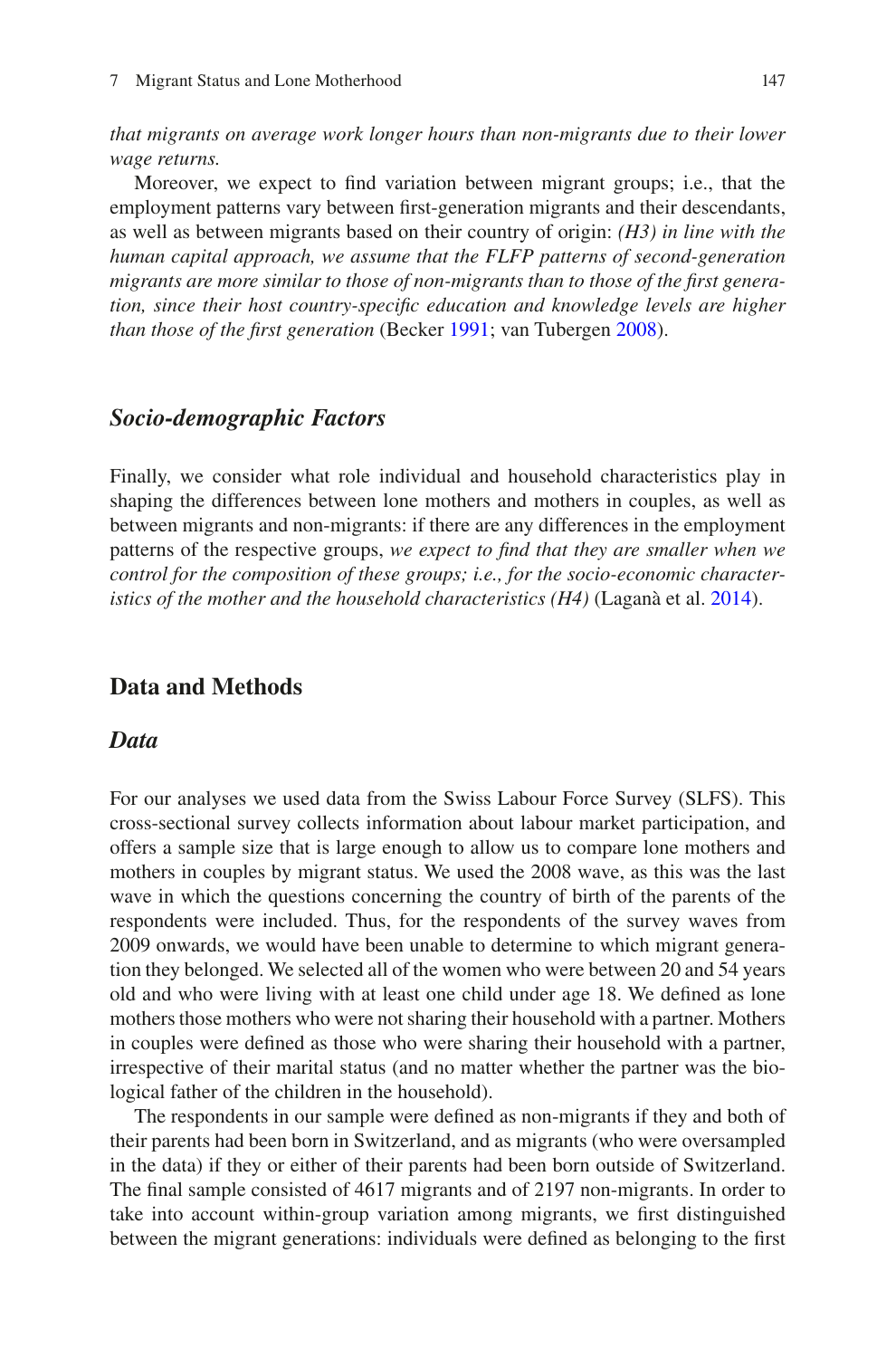migrant generation if they were living in Switzerland in 2008 but had been born in another country to parents born abroad, and had migrated at age 15 or older. Secondgeneration migrants were defined as individuals who were either born in Switzerland to one or two parents born abroad, or who were born in another country to parents born abroad, and who had migrated before age 15. (The age used to distinguish between the migrant generations varies in the literature by research topic. In addition, the size of the respective sub-samples matters for statistical analyses. Since in Europe second-generation migrants tend to be rather young, we chose to group together those migrants who moved as children and those who were born in Switzerland. This seems appropriate for our research question since they all participated in public schooling in Switzerland, and lived there during childhood and/or adolescence. Hence, the second-generation migrants all experienced the Swiss societal context before the start of their reproductive years and of a labour market activity. Because the first-generation migrants had lived exclusively in their country of origin before age 15, their family formation behaviour may be more influenced by the context of their country of origin (Rumbaut [2004;](#page-21-18) de Valk and Milewski [2011](#page-20-22)).) About 70% of the migrants in our sample belonged to the first generation, while the remainder belonged to the second generation.

Second, we identified migrants according to their country of origin (without distinguishing between the migrant generations due to very small sample size for lone migrant mothers). The countries of origin were grouped into five categories: Switzerland (i.e., non-migrants), Western Europe (including Nordic countries), Eastern Europe, Southern Europe, and all other countries. If they were born in Switzerland, the country of origin of the second-generation migrants corresponds to their parents' country of origin. Such grouping reflects, as much as it was possible given the small sample size, the patterns of FLFP across regions, which are lowest in Mediterranean countries and highest Eastern Europe (Boeckmann et al. [2015\)](#page-19-0).

Of the women in our sample, 10.5% were lone mothers and 89.5% were mothers in couples. These numbers are consistent with the census data from the Swiss statistical office on the family composition of households with at least one child (FSO [2015\)](#page-20-5).

In our sample, 11% of the non-migrants and 10% of the migrants were lone mothers. Since there is no literature on this topic for migrants in Switzerland, we cannot compare these numbers with figures from other publications. We calculated, however, the respective numbers using two other longitudinal and representative datasets that contain immigrants living in Switzerland and non-migrants, and that are often used for family-related research questions: the Swiss Household Panel (SHP) and the *Enquête sur les familles et les générations,* a Swiss survey based on the Gender and Generation Survey (GGS) questionnaire design. Although these surveys provide a wide range of information on individuals' lives that we could not find in the SLFS data, their sample sizes for specific population groups are small. For both data sets we estimated consistent shares of lone parent families, but our samples were extremely small when we distinguished between non-migrants and migrants, and were even smaller when we tried to explore different migrant categories in greater depth. Given the lack of any kind of empirical evidence on lone parenthood and migrant background, we chose to use the SLFS, which provided us with a reasonably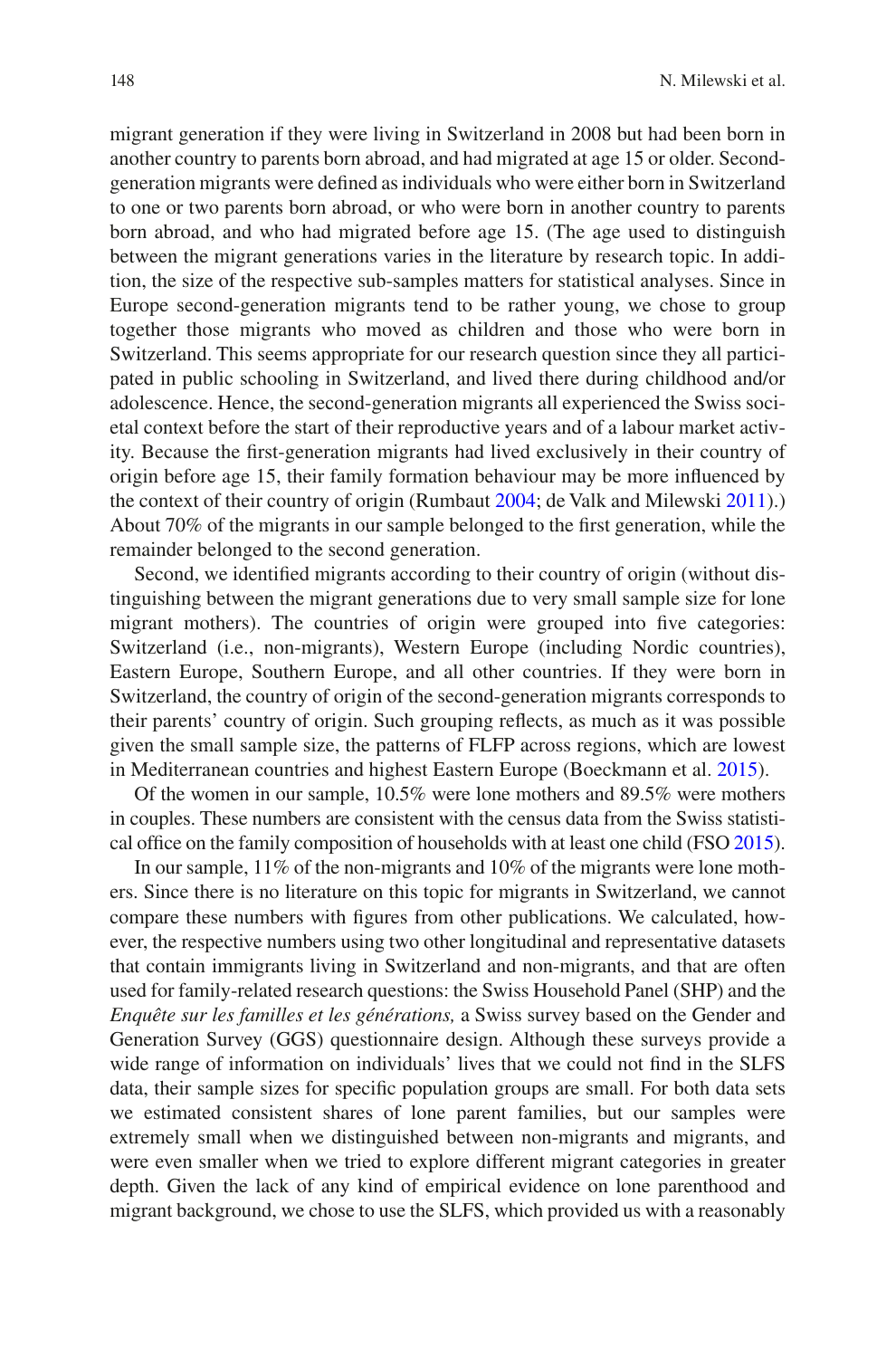large sample size to empirically test our hypotheses. Yet, since the SLFS retrospectively collects employment and family data, the prevalence of ever-experiencing lone motherhood may be slightly higher (Struffolino and Bernardi [2016\)](#page-21-7).

#### *Dependent Variables and Method*

We first ran a set of binomial logit regression models estimating the probability of being employed versus being out of employment<sup>[1](#page-8-0)</sup>. We then carried out multinomial logit regression models in order to differentiate between the labour market participation levels; we estimated the probability of being unemployed/inactive, in fulltime employment (>90% of a 40-hour working week), in long part-time employment  $(50-89%)$ , or in short part-time employment  $(<50%)$ . For both analyses, the independent variables of interest are the interaction between partnership status (mothers in couples or lone mothers) and a type of migrant background, operationalised as either the immigrant generation or the country of origin.

The results are displayed as predicted probabilities for the independent variables, and are to be interpreted as the linear probability connected to the respective category or the interaction of interest for all possible outcomes, net of the variables the models control for (Wooldridge [2002](#page-22-2); Long and Freese [2014](#page-21-19))<sup>[2](#page-8-1)</sup>.

## *Control Variables and Sample Description*

Following the literature on labour market participation among (lone) mothers (Baker et al. [1999](#page-19-10); Boeckmann et al. [2015](#page-19-0)), we included a number of control variables and possible confounders of the main association under study (for descriptive statistics, see Table [7.1](#page-9-0)).

The first group of covariates were the individual characteristics of the respondent: age was used as a categorical variable (20–29, 30–35, 36–44, or 45+). The mean age of the migrants was 37, and the mean age of the non-migrants was 38. The women's educational background was captured by the highest level of education at the time of the interview (no or lower-secondary degree, upper-secondary degree, or

<span id="page-8-0"></span><sup>&</sup>lt;sup>1</sup>The analytical distinction between unemployment and inactivity depends on the level of the benefits available and the eligibility criteria for whether individuals are defined as unemployed or out of the labour force (Black et al. [2002](#page-19-11); Autor and Duggan [2003](#page-19-12); Rege et al. [2009;](#page-21-20) Bratsberg et al. [2010\)](#page-19-13). Some scholars have claimed that the distinction is vague and is strictly dependent on the institutional setting defined by the policies (Atkinson and Micklewright [1991](#page-19-14)). Given that our interest here is not to distinguish between different ways of not being engaged in paid work, but rather between working or not working and between different working hour arrangements, the categories unemployment and inactivity were combined.

<span id="page-8-1"></span><sup>&</sup>lt;sup>2</sup>All of the analyses were performed using the software Stata14 and the Stata-package SPost13 (Long and Freese [2014](#page-21-19)).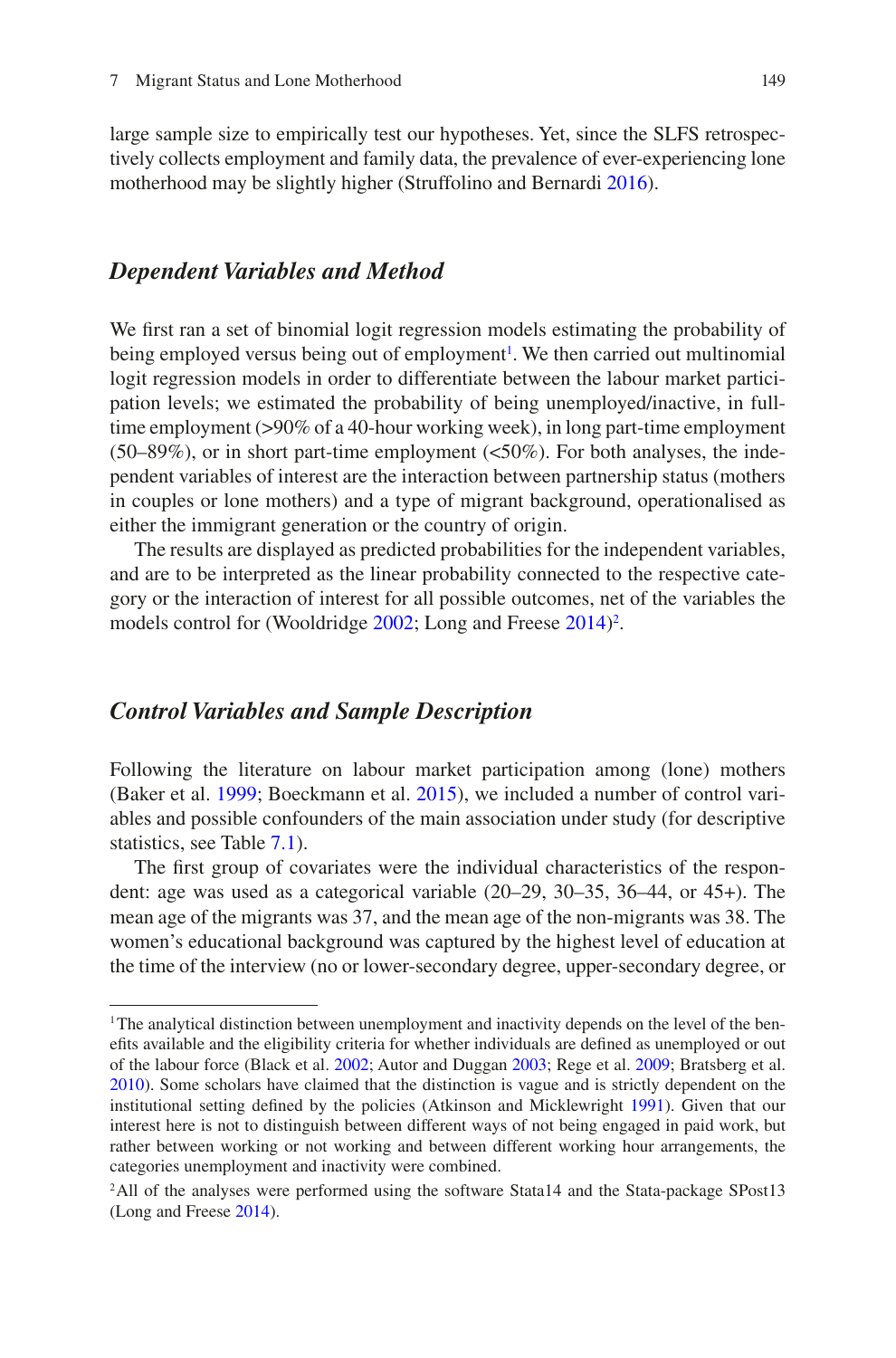|                                                   | Migrant status  |         | Migrant<br>generation |      | Country of origin |            |             |      |      |  |  |
|---------------------------------------------------|-----------------|---------|-----------------------|------|-------------------|------------|-------------|------|------|--|--|
|                                                   | Non-<br>migrant | Migrant | 1st                   | 2nd  | West<br>EU        | East<br>EU | South<br>EU | Oth. | Tot. |  |  |
| Partnership status                                |                 |         |                       |      |                   |            |             |      |      |  |  |
| Mothers in<br>couples                             | 89.0            | 89.7    | 91.5                  | 87.9 | 88.6              | 95.9       | 89.7        | 88.6 | 89.5 |  |  |
| Lone mothers                                      | 11.0            | 10.3    | 8.5                   | 12.1 | 11.4              | 4.2        | 10.3        | 11.4 | 10.5 |  |  |
| <b>Employment status</b>                          |                 |         |                       |      |                   |            |             |      |      |  |  |
| Out of<br>employment<br>(inactive/<br>unemployed) | 20.9            | 27.9    | 36.4                  | 19.4 | 25.6              | 36.5       | 19.8        | 41.4 | 25.2 |  |  |
| Employed                                          | 79.1            | 72.2    | 63.6                  | 80.7 | 74.4              | 63.5       | 80.2        | 58.6 | 74.8 |  |  |
| Working hours                                     |                 |         |                       |      |                   |            |             |      |      |  |  |
| Out of<br>employment<br>(inactive/<br>unemployed) | 20.9            | 27.9    | 36.4                  | 19.4 | 25.6              | 36.5       | 19.8        | 41.4 | 25.2 |  |  |
| Full time                                         | 9.4             | 21.4    | 24.5                  | 18.3 | 15.5              | 30.8       | 25.6        | 21.6 | 15.7 |  |  |
| Long part time<br>$(50 - 89\%)$                   | 30.9            | 27.9    | 22.3                  | 33.4 | 30.7              | 20.0       | 31.5        | 20.0 | 28.8 |  |  |
| Short part time<br>$(<50\%)$                      | 38.8            | 23.0    | 16.9                  | 29.0 | 28.1              | 12.6       | 23.1        | 17.0 | 30.3 |  |  |
| Age                                               |                 |         |                       |      |                   |            |             |      |      |  |  |
| $20 - 29$                                         | 5.8             | 11.6    | 11.9                  | 11.3 | 5.4               | 26.5       | 7.0         | 15.5 | 8.7  |  |  |
| $30 - 36$                                         | 17.7            | 21.2    | 22.7                  | 19.6 | 18.7              | 23.9       | 19.0        | 26.8 | 19.6 |  |  |
| 36-44                                             | 48.5            | 48.3    | 46.5                  | 50.1 | 51.2              | 37.5       | 54.7        | 43.0 | 48.2 |  |  |
| $45+$                                             | 28.1            | 19.0    | 19.0                  | 19.0 | 24.8              | 12.1       | 19.3        | 14.8 | 23.6 |  |  |
| Education                                         |                 |         |                       |      |                   |            |             |      |      |  |  |
| Lower<br>secondary                                | 5.9             | 25.4    | 37.1                  | 13.6 | 6.9               | 54.6       | 36.1        | 30.7 | 16.7 |  |  |
| Upper<br>secondary                                | 73.7            | 48.8    | 33.6                  | 64.0 | 50.7              | 39.9       | 50.3        | 37.1 | 59.9 |  |  |
| Tertiary                                          | 20.4            | 25.9    | 29.4                  | 22.4 | 42.4              | 5.5        | 13.6        | 32.2 | 23.4 |  |  |
| Nr. of children below 18 in the household         |                 |         |                       |      |                   |            |             |      |      |  |  |
| 1                                                 | 34.7            | 38.5    | 40.2                  | 36.7 | 38.0              | 31.6       | 42.0        | 41.4 | 36.7 |  |  |
| $\overline{c}$                                    | 46.1            | 46.5    | 44.0                  | 49.0 | 46.7              | 40.9       | 48.6        | 45.6 | 46.0 |  |  |
| $3+$                                              | 19.2            | 15.2    | 15.9                  | 14.4 | 15.3              | 27.5       | 9.4         | 12.9 | 17.3 |  |  |
| Presence of a child aged 0-2                      |                 |         |                       |      |                   |            |             |      |      |  |  |
| N <sub>0</sub>                                    | 79.0            | 76.5    | 75.0                  | 77.9 | 77.2              | 75.7       | 81.3        | 69.3 | 77.6 |  |  |
| Yes                                               | 21.0            | 23.6    | 25.0                  | 22.1 | 22.8              | 24.3       | 18.7        | 30.8 | 22.4 |  |  |
| $\boldsymbol{N}$                                  | 2197            | 4617    | 3252                  | 1365 | 1593              | 788        | 1227        | 1009 | 6814 |  |  |

<span id="page-9-0"></span>Table 7.1 Sample distribution, by migrant status, migrant generation and country of origin (column %)

Source: SLFS 2008 (N = 6814). Western Europe: Andorra, Austria, Belgium, Denmark, Finland, France, Germany, Great Britain, Ireland, Lietchtenstein, Luxemburg, Monaco, The Netherlands, Sweden; Eastern Europe: Albania, Bosnia, Croatia, Hungary, Kosovo, Makedonia, Montenegro, Poland, Romania, Serbia, Slovenia, Yugoslavia. Southern Europe: Chypre, Greece, Italy, Malta, Spain, Portugal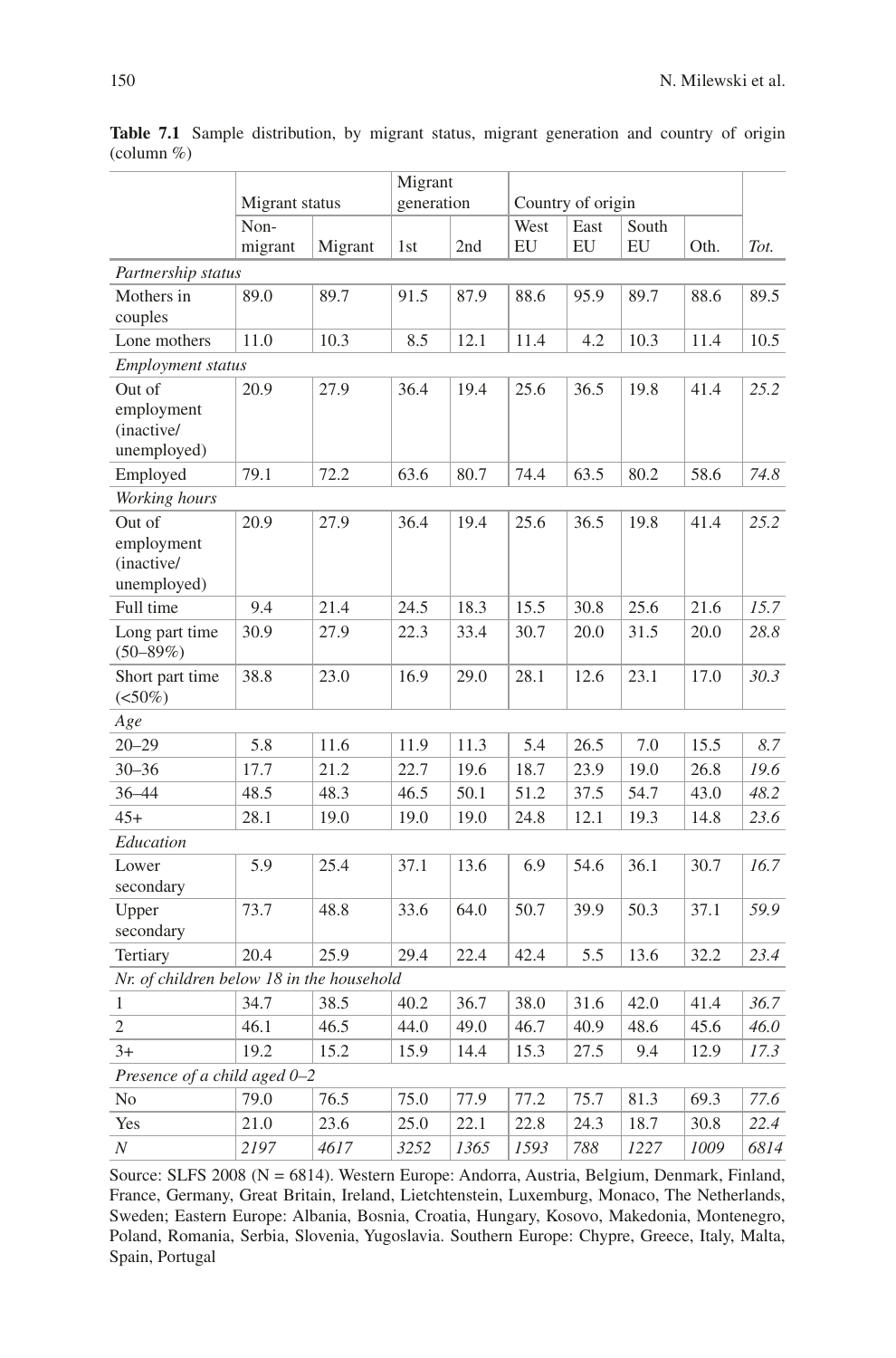tertiary degree). On average, the migrants had less education than the non-migrants; 94% of non-migrants, but only 75% of migrants had at least an upper-secondary degree. In terms of their marital status, the composition of the immigrant group was rather similar to that of the non-migrant group, with the majority of the women being married (about 80%). The percentages of divorced women were rather similar as well (about  $10\%$ ). Only about  $1\%$  of the mothers in our sample were widowed; this suggests that most of the women who were lone mothers were divorced or had never been married, while very few were widows (because the amount of variation was small, marital status was not used in our multivariate analyses).

The second set of control variables referred to the children. These variables were a dummy for the presence of a child between zero and two years old in the household (yes/no), and a categorical variable for the number of children under age 18 in the household  $(1, 2, \text{or } 3+)$ . Overall, the number of children did not significantly vary by migrant status.

#### **Results**

# *In and Out of Employment*

We start with a descriptive overview of the dichotomous variable on labour market participation (see Fig. [7.1](#page-10-0)). First, the share of women who were out of employment was more than twice as high among the mothers in couples as among the lone mothers (27% versus 12%). This difference was significant not only in the bivariate statistics, but also in the multivariate statistics when all our control variables were added.

<span id="page-10-0"></span>

**Fig. 7.1** Labour market participation by migrant status and partnership status. Source: SLFS 2008  $(N = 6814)$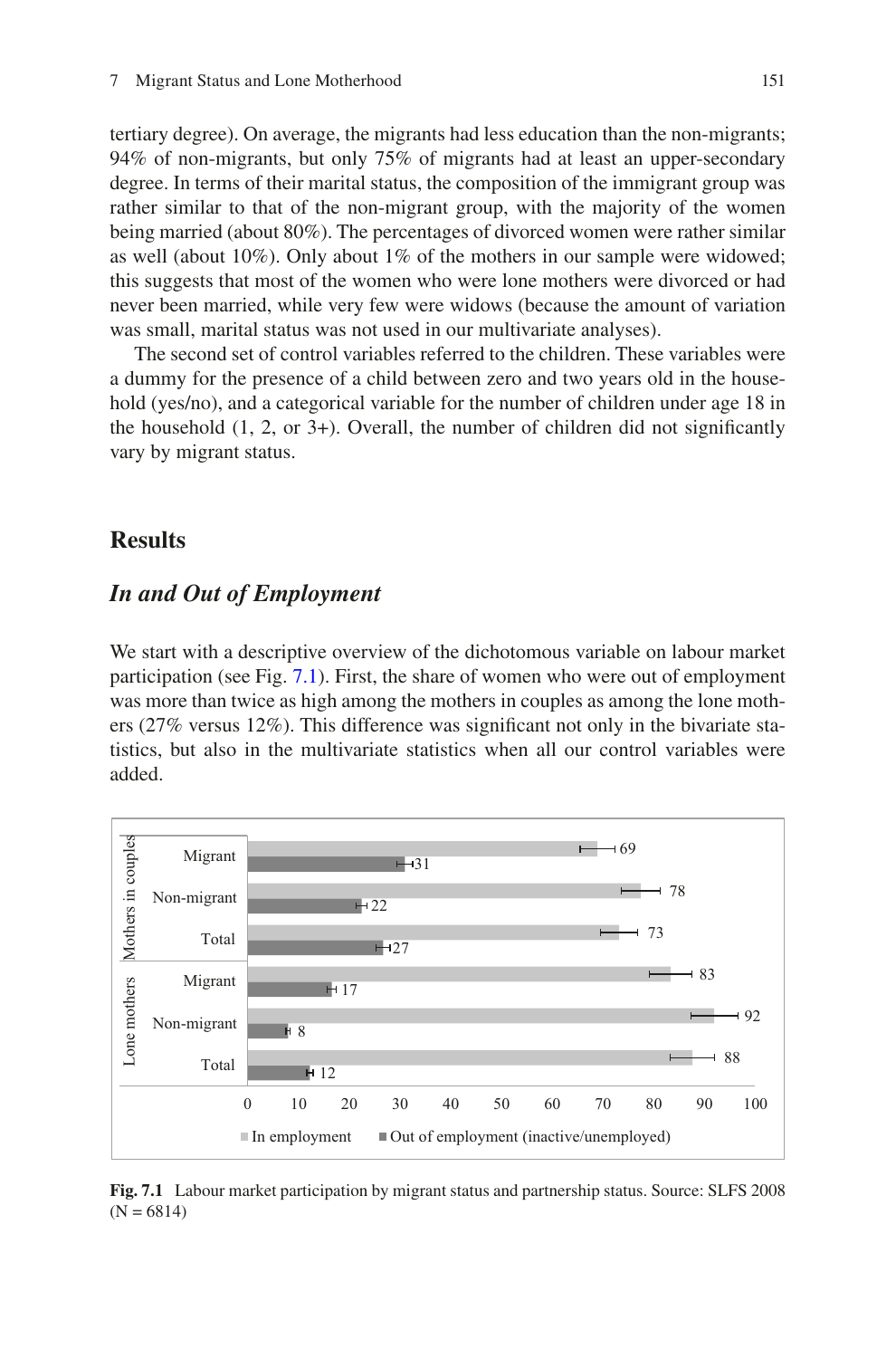<span id="page-11-1"></span>

**Fig. 7.2** Predicted probabilities of being in vs. out of employment, by partnership status and **(a)** migrant status, and **(b)** country of origin. Source: SLFS 2008 ( $N = 6814$ ). LM = lone mothers, MC = mothers in couples. Estimates from logit regression models controlled for education, age, number of children under age 18 in the household, presence of a 0–2-year-old child in the house-hold. Predicted probabilities for the controls are in the Appendix (Table [7.A1](#page-17-0))

When we examined labour market participation levels by migrant status, we found that about 28% of the migrants and 21% of the non-migrants were out of employment (see Table [7.1\)](#page-9-0). Figure [7.1](#page-10-0) shows the results for the comparison between migrants and non-migrants by the mothers' partnership status: the pattern of lower non-employment levels among lone mothers than among mothers in couples was found for both the migrants and the non-migrants. Non-employment levels were higher for the migrants than for the non-migrants in both partnership-status groups: 17% of the lone mothers and 31% of the mothers in couples were not active on the labour market. These results remained significant in the multivariate models.

Although it was not within the scope of our paper, when we looked at the labour force participation levels of the women who had never had children or whose children had left the household we found more evidence to support the hypothesis of an immigrant disadvantage: 9% of the non-migrants and 20% of the migrants were out of employment<sup>[3](#page-11-0)</sup>.

In the next step we inserted the control variables into multivariate models, and investigated the question of whether there was variation within the migrant group. Figure [7.2a](#page-11-1) displays the linear probability of being employed versus being out of employment by migrant generation and partnership status. On the one hand, even after controlling for the individual characteristics of the mothers and their children, differences by migrant status persisted. The probability of being employed was

<span id="page-11-0"></span><sup>&</sup>lt;sup>3</sup>Results available upon request.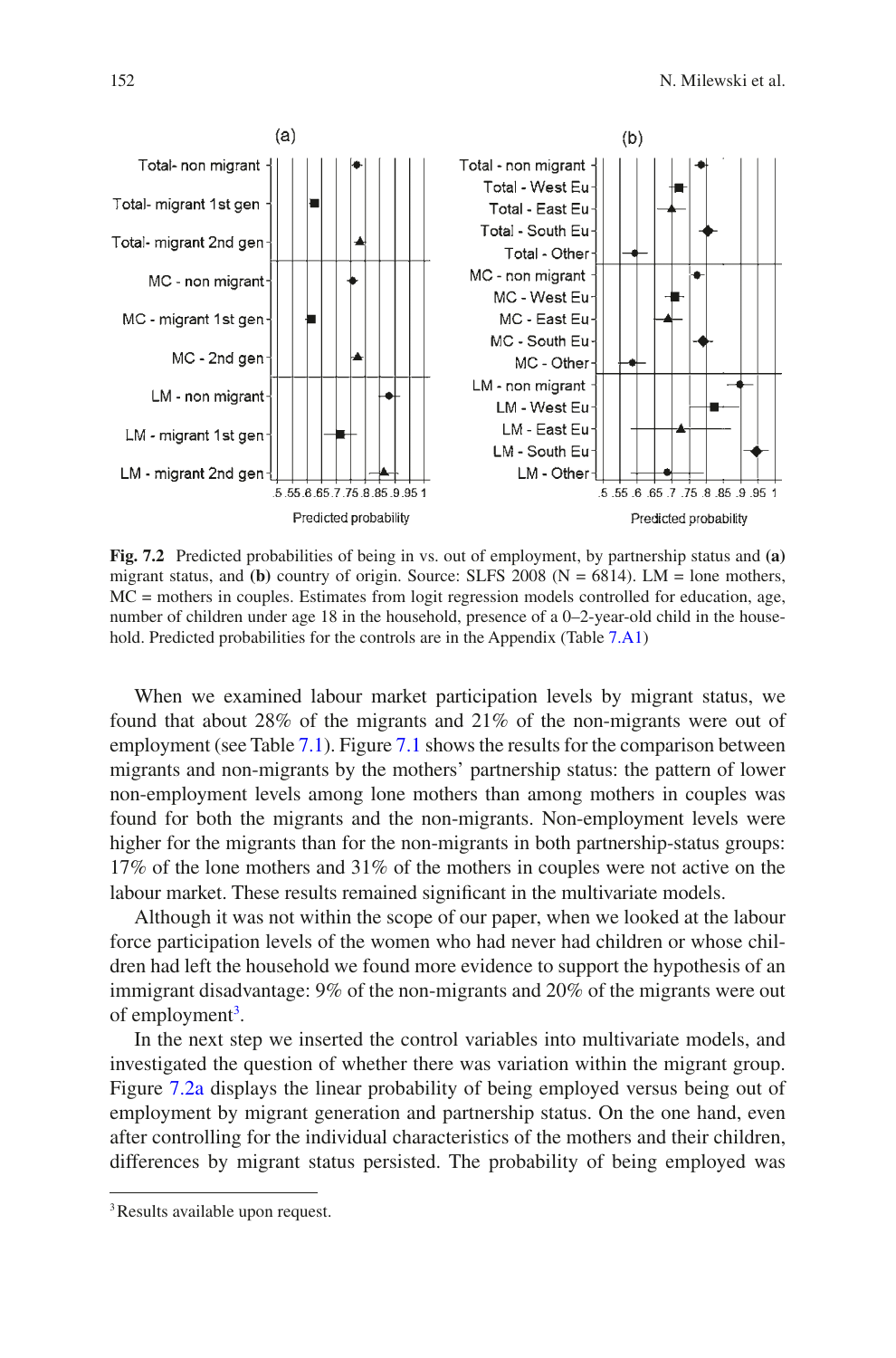rather similar for the second-generation migrants and the non-migrants: for each of these groups respectively, the probability of being employed was about 77% and 76% for the mothers in couples and about 88% and 86% for lone mothers. By contrast, for the first-generation migrants about 61% among the mothers in couples and about 72% of the lone mothers were employed. The differences between the first generation and their descendants and the non-migrants were between 10 and 15 percentage points, respectively. These differences were significant, and persist after we controlled for the characteristics of the mother and her household. On the other hand, we found clear differences in employment levels by partnership status for the first and second migrant generations, as well as for the non-migrants, with lone mothers again being more likely to be in employment than mothers in couples.

It is worth highlighting that country of origin represents a potential driver of differentiation. However, the relatively small sample size did not allow us to take into consideration migrant generation and country of origin in interaction. Nevertheless, we wanted to account for such a crucial dimension and we therefore estimated similar models distinguishing the migrants by their country of origin (Fig. [7.2b](#page-11-1)). Here we found differences of up to 15% in the FLFP of the lone mothers and the mothers in couples in nearly all groups. Compared to non-migrants, the differences by country of origin were mostly insignificant. All migrant groups had similar or lower probabilities of employment than non-migrants. For women from European countries these results may not be too surprising, as the differences between Switzerland and their respective country of origin may not be very large. However, the employment probabilities of migrants from countries outside of Europe were about 20% lower than for nonmigrants. This was a highly heterogeneous group, so our interpretation of these results is tentative. One possible explanation is that the largest proportion of migrant mothers in this group come from Turkey, where the FLFP is relatively low; thus, the results may reflect cultural differences in the FLFP in the country of origin.

#### *Working Hours*

The second part of our analyses accounted for the differentiation within employment by working hours; i.e., by full-time, long part-time, and short part-time employment. We display the results separately by partnership status and migrant generation (see Fig. [7.3a, b\)](#page-13-0). The first conclusion from the Fig. [7.3a](#page-13-0) and [7.3b](#page-13-0) is that the lone mothers worked more full time or long part time than the mothers in couples, independently from their migrant status.

The second conclusion concerns the comparison between the migrant generations. Each of the three groups had distinct working hour patterns. Among the nonmigrants, only 8% of the mothers in couples and 19% of the lone mothers were in full-time employment; the lowest values in the sample. Among the first generation, 23% of the mothers in couples and 35% of lone mothers worked full time. The respective numbers for the second generation were 16% and 31%. Among the mothers in couples, the likelihood of being in short or in long part-time employment was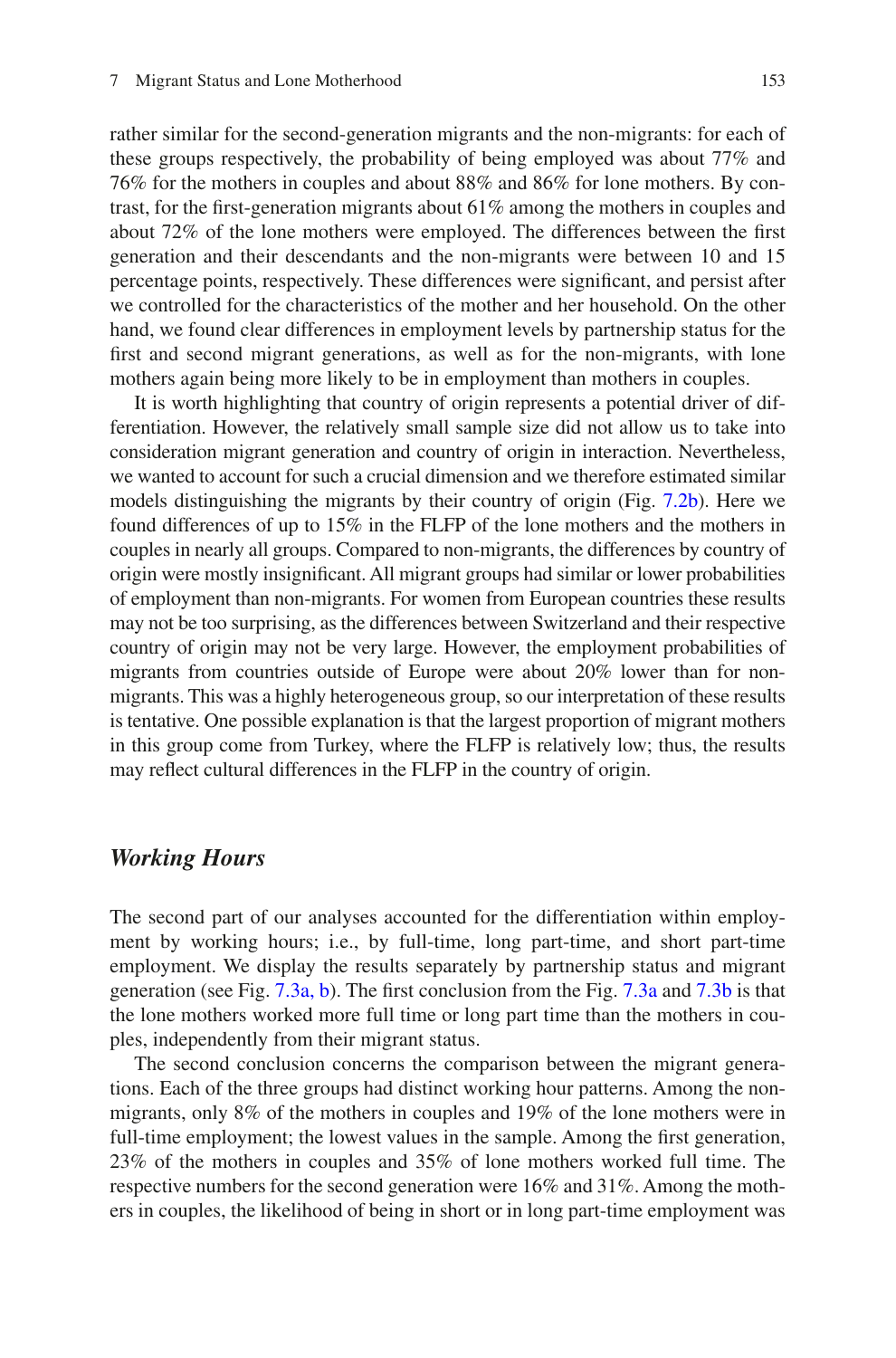<span id="page-13-0"></span>

**Fig. 7.3** Predicted probabilities for different labour market arrangements, by partnership status and migrant generation: **(a)** Mothers in couple, **(b)** Lone mothers. Source: SLFS 2008 ( $N = 6814$ ). Note: Estimates from multinomial logit regression models controlling for education, age, number of children under age 18 in the household, presence of a 0–2-year-old child in the household. Predicted probabilities for the controls are displayed in the Appendix (Table [7.A2\)](#page-18-0)

not statistically different. By contrast, the lone migrant mothers were the least likely to have been in short part-time employment, independently from the migrant generation to which they belonged.

Mothers in couples were the least likely to work both in full-time and long parttime employment, when the two forms of employment were added together. This difference was most pronounced among the non-migrants (almost 40%), and it was smallest among the first generation (18%). Since migrants had higher overall rates of full-time employment (63% for the first and 80% for the second generation), this reduced the differences between lone mothers and mothers in couples among migrant mothers.

Differences in working hour patterns were consistent across the migrant groups by their country of origin (Fig. [7.4a, b\)](#page-14-0). The mothers in couples of each of the country groups were more likely to have been in full-time or long part-time employment than the non-migrants, with values ranging from about 39% for the "other" migrants to 54% for the southern Europeans. For lone mothers, these numbers varied from 58% among the non-European group to 88% among the southern European group. For all of the migrant groups short part time was the least common form of employment (the minimum was 14% of lone mothers from southern Europe).

# *Effect of Control Variables*

Finally, we come back to the effects of the control variables of the mothers and their children. We assumed that any differences by migrant status and/or by partnership status would diminish or vanish when we inserted control variables into the models. In both analyses—the analysis on the binary indicator of employment versus out of employment and the analysis on the type of employment by working hours—the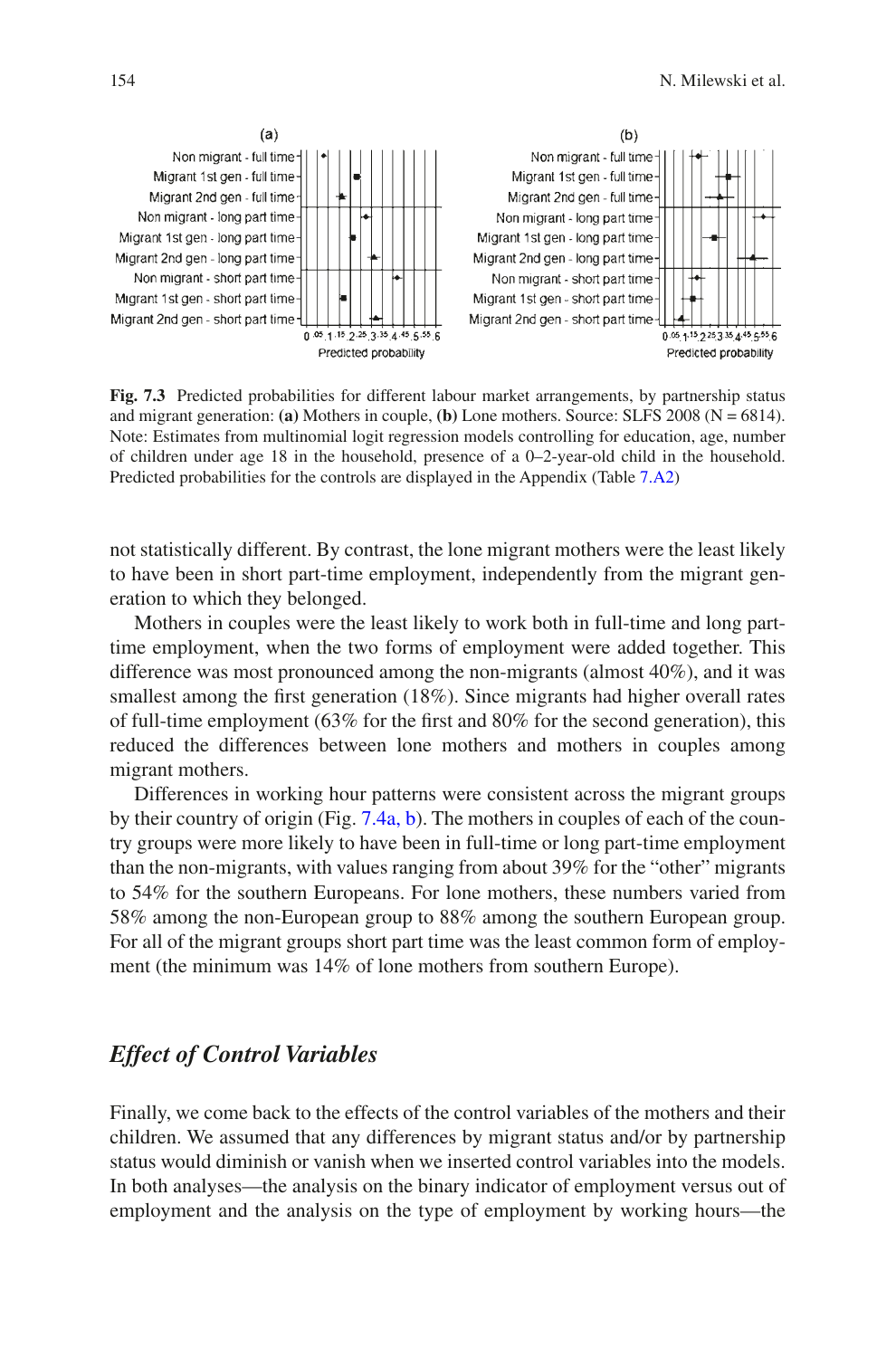<span id="page-14-0"></span>

**Fig. 7.4** Predicted probabilities for different labour market arrangements, by partnership status and country of origin: **(a)** Mothers in couple, **(b)** Lone mothers. Source: SLFS 2008 ( $N = 6814$ ). Note: Estimates from multinomial logit regression models controlling for education, age, number of children under age 18 in the household, presence of a 0–2-year-old child in the household. Predicted probabilities for the controls are displayed in the Appendix (Table [7.A2\)](#page-18-0)

control variables did not significantly change our results concerning the main effects; i.e., the differences in employment patterns remained between the lone mothers and the mothers in couples, as well as between the migrant generations and the non-migrants by country of origin. Our results on the effects of the control variables are consistent with the literature (see Tables [7.A1](#page-17-0) and [7.A2](#page-18-0) in the Appendix): the presence of a child up to age two decreased the probability of being employed by 11 percentage points. The more children in the household, the less likely the mother was to be engaged in paid work. The older the mother was and the higher her education was, the more likely she was to be active in the labour force (Table [7.A1\)](#page-17-0).

#### **Discussion and Conclusions**

In this chapter, we drew attention to the labour market participation patterns of women in Switzerland by focusing on two risk factors: i.e., being an immigrant from abroad or a migrant descendant and lone motherhood. We assumed that these two factors contributed to higher non-employment rates and/or marginal working conditions, and formulated four working hypotheses. These hypotheses were tested using quantitative individual data from the Swiss Labour Force Survey 2008, which contained sufficient case numbers of both target groups, and allowed us to take into account the socio-demographic characteristics of the mothers and the information on their household composition in multivariate analyses.

Our first working hypothesis concerned the comparison between lone mothers and mothers in couples in terms of their labour force participation levels and employment hours. Our analyses provided mixed evidence on this issue. On the one hand, based on the assumptions derived from household specialization theory and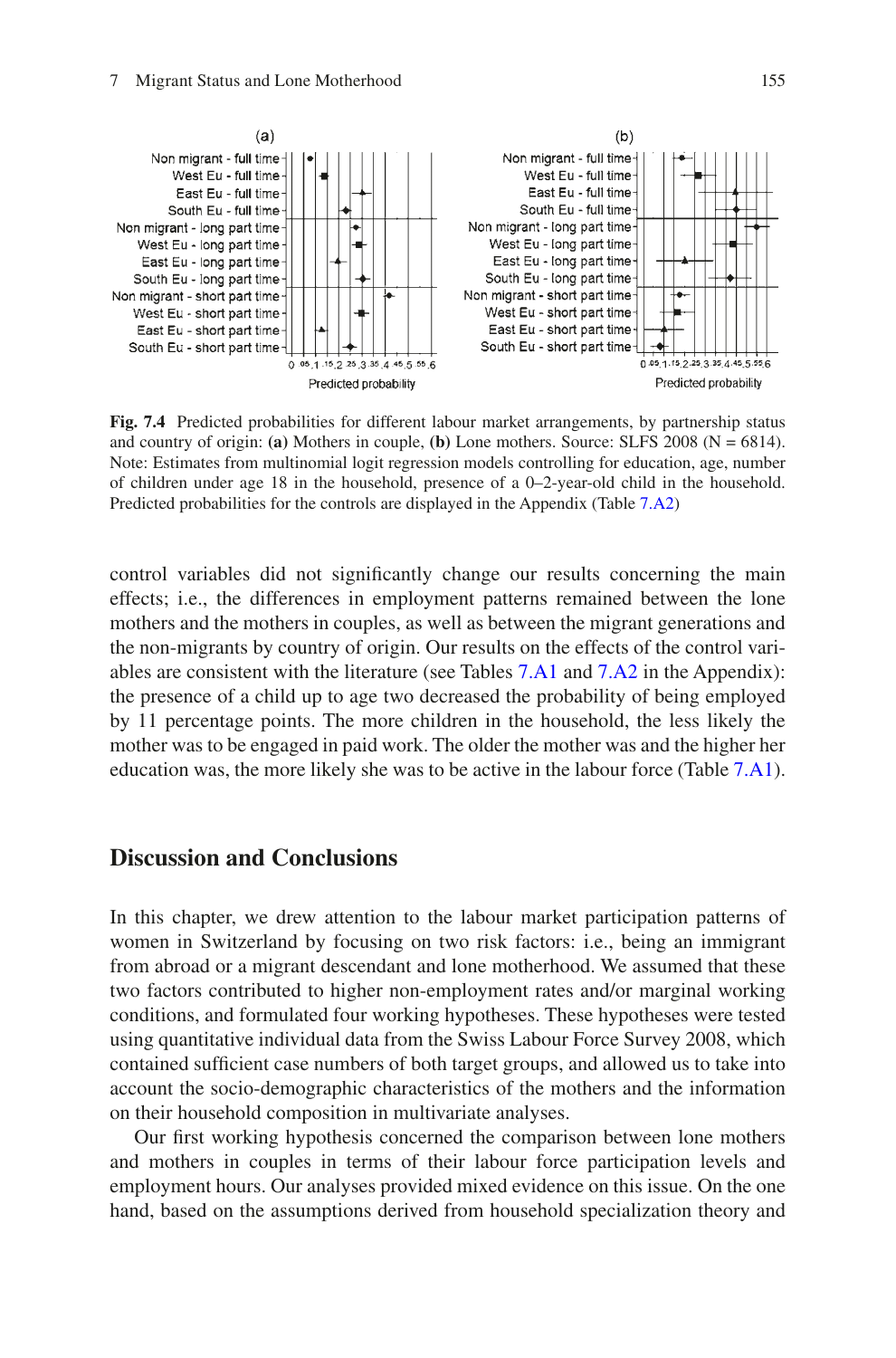from the (inadequate) family-work reconciliation policies in Switzerland, we had hypothesised that lone mothers would be more likely to be out of employment than mothers in couples. This hypothesis must be rejected, as we found that lone mothers were significantly more likely to be employed than mothers in couples. This finding was consistent in all of the estimations that took into account the control variables. On the other hand, we found that if lone mothers were employed, they worked longer working hours than mothers in couples. The most common forms of employment among lone mothers were full time and long part time.

We had based our second working hypothesis on the human-capital approach, and assumed that migrants would be disadvantaged on the labour market, and would thus have higher non-employment risks and longer working hours. When estimating these outcomes for all migrant mothers in total, our results confirmed both parts of this hypothesis. Regardless of their partnership status, compared to their nonmigrant counterparts migrants were significantly more likely to be out of employment, and, if active in the workforce, to be in full-time or long part-time employment.

These results confirmed our assumption that migrant lone mothers face multiple disadvantages. On the one hand, migrants are disadvantaged in terms of finding employment for a variety of reasons (e.g., their diploma or qualifications may not be recognised, they may be discriminated against by employers, or they may face limitations because of their residence permit); thus, when they find a job they may be less able to negotiate a part-time schedule that would help them reconcile their work and care responsibilities. On the other hand, a lone mother who provides the main income in the household may have few options other than to work full time, and may be less able to afford being out of employment or in a part-time job than a mother in a couple. Thus, for migrant lone mothers a double imperative seems to apply: they can either work full time if the income from work is sufficient to pay for external (expensive) care and sustain the household's costs, or they can live on social assistance if their prospects of finding gainful employment are gloomy. In the former case, the stresses associated with reconciling work and family may be greater than for mothers in couples, for whom working part time may provide a partial solution.

In further analyses we examined within-group variation among immigrants, thus providing evidence for our third hypothesis: i.e., we found that when we only considered being in or out of employment, women of the first migrant generation in particular were disadvantaged relative to non-migrants. The patterns of the second generation were not, however, significantly different from those of non-migrants. By contrast, when we analysed the type of employment, we found that the differences between first-generation migrants and non-migrants remained; i.e., that firstgeneration migrants had higher levels of non-employment and longer working hours. But the employment patterns of the second generation appeared to fall between those of the first generation and the non-migrants. These patterns were consistent in all of the models that took into account the control variables: in line with the literature, our results showed a strong immigrant disadvantage among firstgeneration migrants in particular, as well as evidence of adaptive processes and increasing integration among migrant descendants. But we also found that when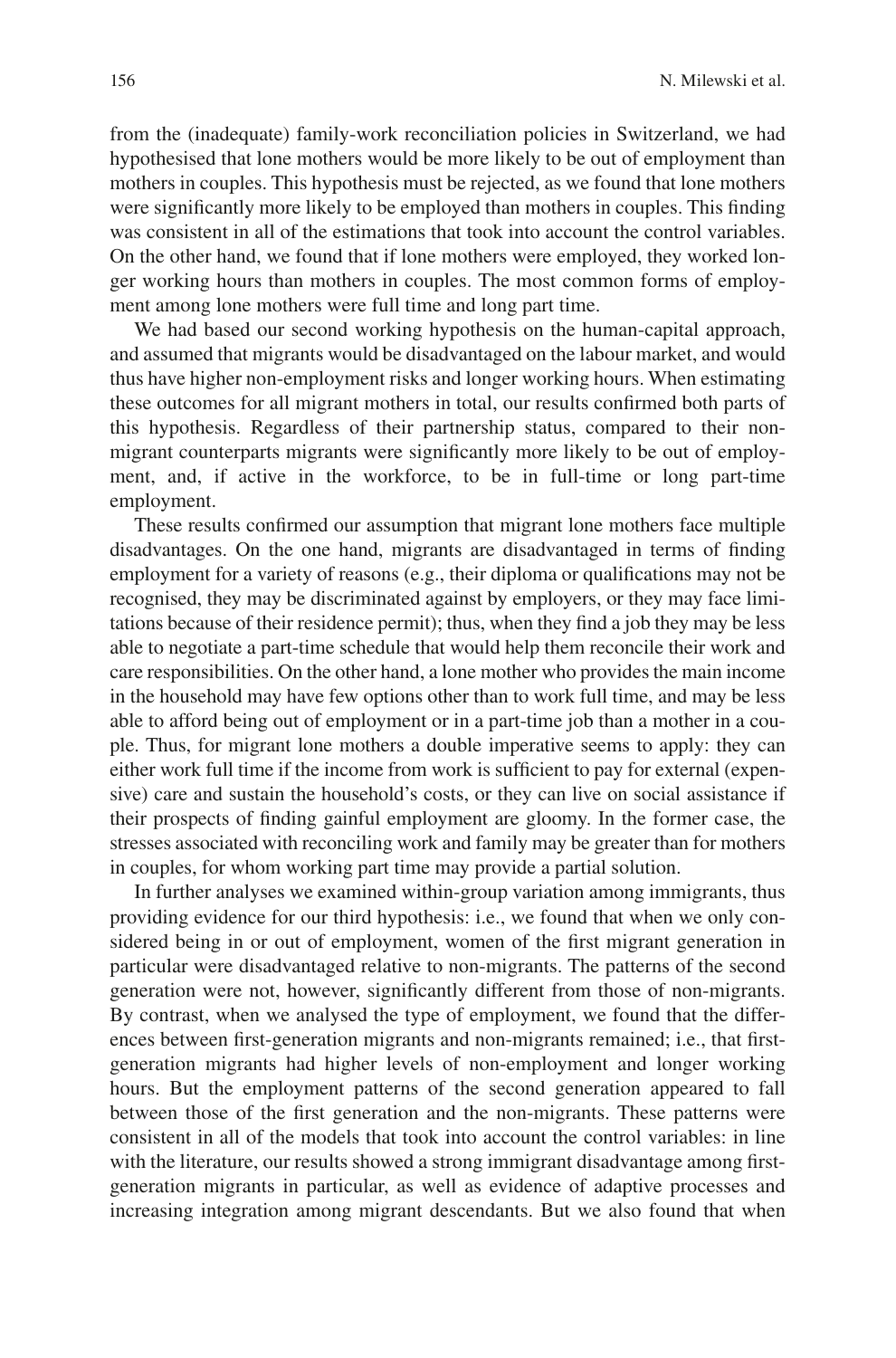two risk factors were combined—i.e., lone motherhood and migrant status—an additive disadvantage on the labour market emerged.

We also investigated within-group variation by country of origin. The results produced here were conclusive in that they showed that origin did not matter in addition to the migrant status, because the patterns were consistent across almost all of the groups. Ideally, we would have taken into account the migrant generation and the country of origin simultaneously, but the small sample size of these two risk groups did not allow us to do so. We therefore do not want to offer an interpretation of these results, other than to observe that the rather small differences found between the mostly European countries of origin may be reflected in the small amount of variation found among the immigrant groups as well. The differences between the European immigrants and the group of "other" migrants were slightly larger, but because this group was so heterogeneous we cannot draw any reliable conclusions here. Overall, it seems that migrant generation and partnership status are the factors that matter most for the labour market participation levels of immigrant women in Switzerland.

At this point, however, we return briefly to the fourth working hypothesis on the effect of compositional differences by the socio-demographic characteristics of the mothers and their children. Inserting these control variables did not significantly change our results: both the lone motherhood disadvantage and the migrant disadvantage remained prominent in our analyses. These results suggest that future research on women's labour force participation should take into account withingroup variation among mothers by their partnership status, as well as among migrants by accounting for migrant generation and country of origin.

Thus, our findings suggest that the common assumption that social protection measures tend to discourage LFP among lone mothers with unfavourable labour market prospects should be revised (Gangl [2006](#page-20-13); Luijkx and Wolbers [2009;](#page-21-10) Dieckhoff [2011](#page-20-14)). Relative to the mothers in couples, the lone mothers in our sample were more likely to be in the labour market and to be working long hours. An open question for future research to investigate is the extent to which employment and working hour patterns relate differently to the health risks faced by both parents and children depending on whether they are migrants. For lone mothers, the positive association between employment and health may be weakened by the double burden of being the main earner and the main caregiver: flexible working hour arrangements could counterbalance the potential additional stress of being employed in the absence of work-family balance policies (see Struffolino et al. [2016](#page-21-21) for a review). However, migrants may have limited access to such arrangements due to their segregation in specific labour market sectors.

In addition to other problematic issues connected to the status of migrants (e.g., insufficient language skills, below-average education and job qualifications, religious and non-religious forms of discrimination), difficulties in accessing child care may be one of the reasons why first-generation migrant mothers have a particularly high unemployment risk. They may have smaller support networks for child care than non-migrant lone mothers. Previous research has demonstrated that care of grandchildren is an important form of intergenerational support provided by the older generation to the younger generation. Especially when public child care is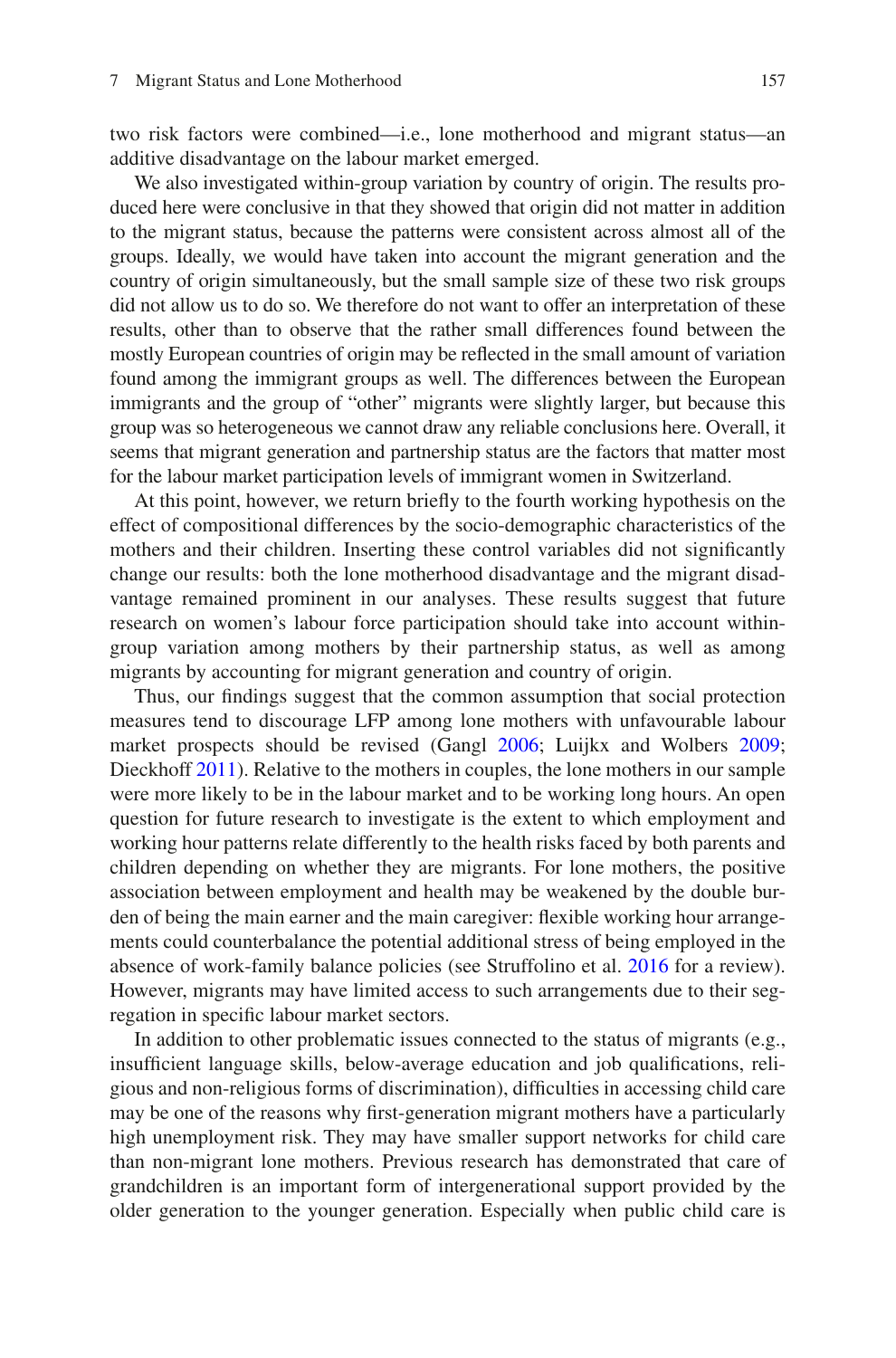scarce or/and expensive, this type of support may be necessary for mothers to return to the labour market (Wheelock and Jones [\[2002](#page-22-3)] for England). Hank and Buber [\(2007](#page-20-23)) showed that child care provided by grandparents can reduce the costs of (women's) labour market engagement. This financial consideration may particularly relevant for migrant mothers, who often work in low-wage jobs. Thus, compared to non-migrant women, who can rely on help with child care from their own parents or their partner, migrant women, who often lack a supportive social network in the country of destination, may face additional challenges in returning to work, especially if they are not in a couple.

**Acknowledgements** This paper benefited from the support of the Swiss National Centre of Competence in Research LIVES – Overcoming Vulnerability: Life Course Perspectives, which is financed by the Swiss National Science Foundation (Grant number: 51NF40-160590).

# **Appendix**

|                              |      | (a) Migrant status |        | (b) Country of origin |        |        |  |  |
|------------------------------|------|--------------------|--------|-----------------------|--------|--------|--|--|
|                              | PP   | $CI$ min           | CI max | PP                    | CI min | CI max |  |  |
| Child aged $0-2$             |      |                    |        |                       |        |        |  |  |
| N <sub>0</sub>               | 0.73 | 0.72               | 0.75   | 0.77                  | 0.76   | 0.78   |  |  |
| Yes                          | 0.62 | 0.60               | 0.65   | 0.68                  | 0.65   | 0.71   |  |  |
| $Nr.$ <i>children</i> < $18$ |      |                    |        |                       |        |        |  |  |
| 1                            | 0.74 | 0.72               | 0.76   | 0.78                  | 0.76   | 0.80   |  |  |
| 2                            | 0.70 | 0.68               | 0.71   | 0.75                  | 0.73   | 0.76   |  |  |
| $3+$                         | 0.64 | 0.61               | 0.66   | 0.69                  | 0.65   | 0.72   |  |  |
| Age                          |      |                    |        |                       |        |        |  |  |
| $20 - 29$                    | 0.65 | 0.61               | 0.69   | 0.73                  | 0.69   | 0.78   |  |  |
| $30 - 36$                    | 0.69 | 0.67               | 0.71   | 0.71                  | 0.69   | 0.74   |  |  |
| $36 - 44$                    | 0.72 | 0.71               | 0.74   | 0.76                  | 0.74   | 0.77   |  |  |
| $45+$                        | 0.71 | 0.68               | 0.74   | 0.78                  | 0.75   | 0.81   |  |  |
| Education                    |      |                    |        |                       |        |        |  |  |
| Lower secondary              | 0.68 | 0.66               | 0.71   | 0.69                  | 0.66   | 0.73   |  |  |
| Upper secondary              | 0.69 | 0.67               | 0.70   | 0.74                  | 0.72   | 0.76   |  |  |
| Tertiary                     | 0.75 | 0.73               | 0.77   | 0.81                  | 0.79   | 0.83   |  |  |

<span id="page-17-0"></span>Table 7.A1 Predicted probabilities (PP) for being employed vs. not being in employment. 95% confidence intervals (CI)

Note: Estimates from binary logit regression models. Model (a) controls for migrant status, model (b) controls for country of origin. SLFS 2008 ( $N = 6814$ ).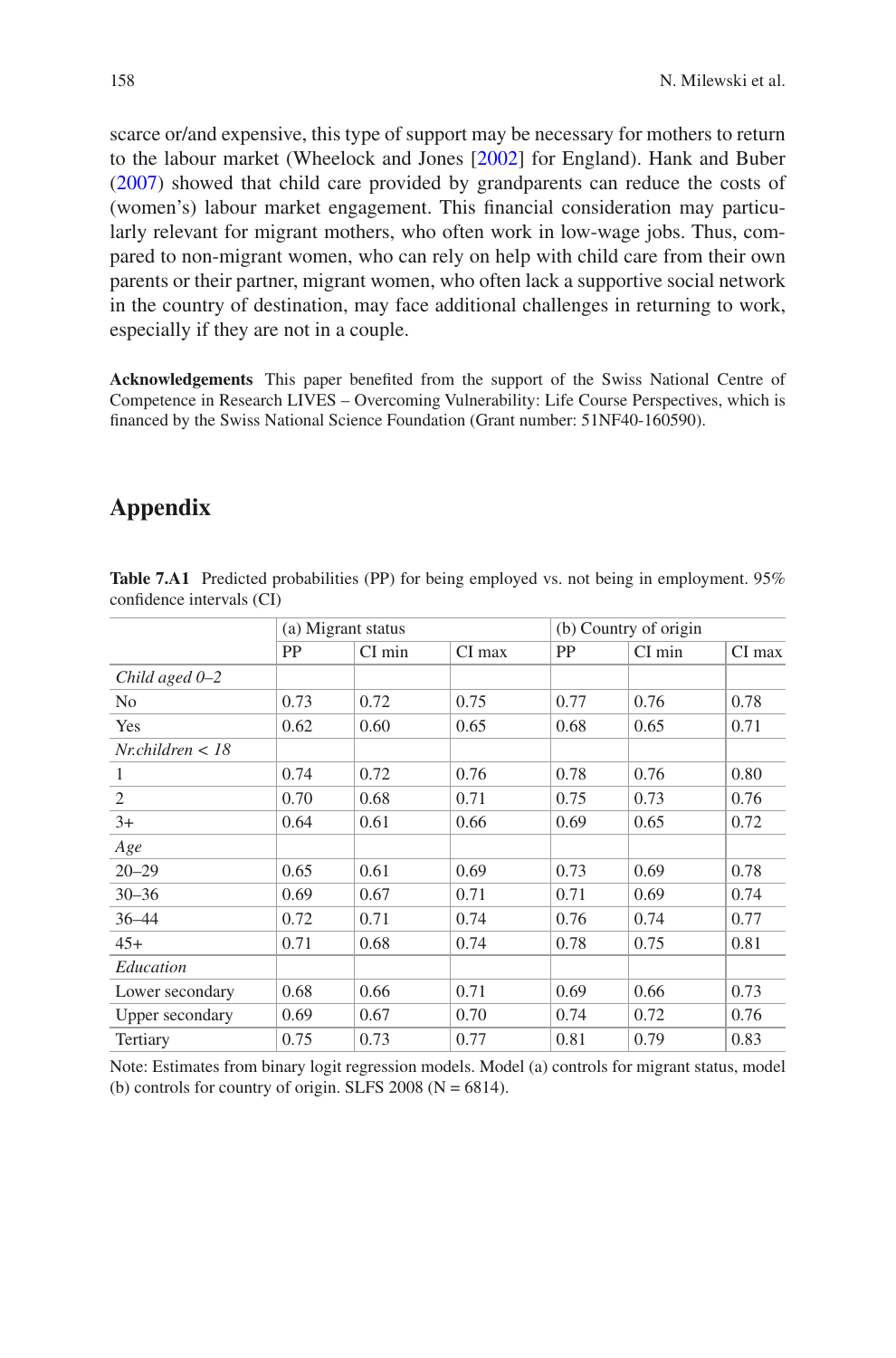<span id="page-18-0"></span>Table 7.A2 Predicted probabilities (PP) for the control variables for not being in employment or being in full-time or long or short part-time employment, by migrant status and partnership status (Fig. [7.3\)](#page-13-0), and by country of origin and partnership status (Fig. [7.4](#page-14-0)). 95% confidence intervals (CI)

|                     |            |           | Employed<br>full time |      |                  | <b>Employed</b> long<br>part time |                     |      | Employed short |                  |           |             |
|---------------------|------------|-----------|-----------------------|------|------------------|-----------------------------------|---------------------|------|----------------|------------------|-----------|-------------|
|                     | Out of     |           |                       |      |                  |                                   |                     |      |                |                  |           |             |
|                     | employment |           |                       |      |                  |                                   | $(50 - 89\%)$<br>CI |      |                | part time (<50%) |           |             |
|                     | PP         | CI<br>min | CI<br>max             | PP   | <b>CI</b><br>min | CI<br>max                         | PP                  | min  | CI<br>max      | PP               | CI<br>min | CI<br>max   |
| Figure 7.3          |            |           |                       |      |                  |                                   |                     |      |                |                  |           |             |
| Child aged 0-2      |            |           |                       |      |                  |                                   |                     |      |                |                  |           |             |
| N <sub>o</sub>      | 0.23       | 0.22      | 0.25                  | 0.17 | 0.15             | 0.18                              | 0.29                | 0.28 | 0.31           | 0.31             | 0.29      | 0.33        |
| Yes                 | 0.32       | 0.29      | 0.35                  | 0.13 | 0.11             | 0.15                              | 0.27                | 0.24 | 0.30           | 0.29             | 0.26      | 0.32        |
| Nr. children $<$ 18 |            |           |                       |      |                  |                                   |                     |      |                |                  |           |             |
| 1                   | 0.22       | 0.20      | 0.24                  | 0.21 | 0.19             | 0.22                              | 0.32                | 0.30 | 0.35           | 0.25             | 0.23      | 0.28        |
| $\overline{2}$      | 0.26       | 0.24      | 0.27                  | 0.13 | 0.12             | 0.15                              | 0.29                | 0.27 | 0.31           | 0.33             | 0.31      | 0.35        |
| $3+$                | 0.32       | 0.29      | 0.35                  | 0.11 | 0.09             | 0.14                              | 0.22                | 0.19 | 0.25           | 0.35             | 0.31      | 0.38        |
| Age                 |            |           |                       |      |                  |                                   |                     |      |                |                  |           |             |
| $20 - 29$           | 0.29       | 0.24      | 0.33                  | 0.19 | 0.15             | 0.24                              | 0.21                | 0.17 | 0.26           | 0.30             | 0.25      | 0.36        |
| $30 - 36$           | 0.29       | 0.26      | 0.32                  | 0.17 | 0.15             | 0.19                              | 0.25                | 0.23 | 0.28           | 0.28             | 0.26      | 0.31        |
| $36 - 44$           | 0.24       | 0.23      | 0.26                  | 0.15 | 0.14             | 0.17                              | 0.29                | 0.27 | 0.31           | 0.32             | 0.30      | 0.34        |
| $45+$               | 0.22       | 0.19      | 0.25                  | 0.14 | 0.12             | 0.17                              | 0.34                | 0.31 | 0.38           | 0.30             | 0.26      | 0.33        |
| Education           |            |           |                       |      |                  |                                   |                     |      |                |                  |           |             |
| Lower               | 0.28       | 0.25      | 0.32                  | 0.21 | 0.19             | 0.24                              | 0.25                | 0.21 | 0.28           | 0.26             | 0.23      | 0.29        |
| sec.                |            |           |                       |      |                  |                                   |                     |      |                |                  |           |             |
| Upper<br>sec.       | 0.27       | 0.25      | 0.29                  | 0.14 | 0.13             | 0.15                              | 0.27                | 0.25 | 0.28           | 0.32             | 0.31      | 0.34        |
| Tertiary            | 0.19       | 0.17      | 0.21                  | 0.15 | 0.13             | 0.17                              | 0.38                | 0.35 | 0.41           | 0.27             | 0.25      | 0.30        |
| Figure 7.4          |            |           |                       |      |                  |                                   |                     |      |                |                  |           |             |
| Child aged 0-2      |            |           |                       |      |                  |                                   |                     |      |                |                  |           |             |
| No                  | 0.23       | 0.22      | 0.24                  | 0.16 | 0.15             | 0.18                              | 0.29                | 0.28 | 0.31           | 0.31             | 0.30      | 0.33        |
| Yes                 | 0.32       | 0.29      | 0.35                  | 0.13 | 0.11             | 0.15                              | 0.27                | 0.24 | 0.30           | 0.28             | 0.25      | 0.31        |
| Nr. children < 18   |            |           |                       |      |                  |                                   |                     |      |                |                  |           |             |
| 1                   | 0.22       | 0.20      | 0.24                  | 0.21 | 0.19             | 0.23                              | 0.32                | 0.30 | 0.35           | 0.25             | 0.23      | 0.28        |
| 2                   | 0.25       | 0.24      | 0.27                  | 0.13 | 0.12             | 0.15                              | 0.29                | 0.27 | 0.31           | 0.33             | 0.31      | 0.35        |
| $3+$                | 0.32       | 0.29      | 0.35                  | 0.11 | 0.09             | 0.13                              | 0.22                | 0.19 | 0.25           | 0.35             | 0.32      | 0.39        |
| Age                 |            |           |                       |      |                  |                                   |                     |      |                |                  |           |             |
| $20 - 29$           | 0.27       | 0.23      | 0.31                  | 0.18 | 0.14             | 0.22                              | 0.22                | 0.17 | 0.27           | 0.33             | 0.28      | 0.39        |
| $30 - 36$           | 0.29       | 0.26      | 0.32                  | 0.17 | 0.15             | 0.19                              | 0.25                | 0.23 | 0.28           | 0.29             | 0.26      | 0.32        |
| $36 - 44$           | 0.25       | 0.23      | 0.26                  | 0.16 | 0.14             | 0.17                              | 0.29                | 0.27 | 0.31           | 0.31             | 0.30      | 0.33        |
| $45+$               | 0.22       | 0.19      | 0.25                  | 0.15 | 0.12             | 0.17                              | 0.34                | 0.31 | 0.37           | 0.29             | 0.26      | 0.32        |
|                     |            |           |                       |      |                  |                                   |                     |      |                |                  |           | (continued) |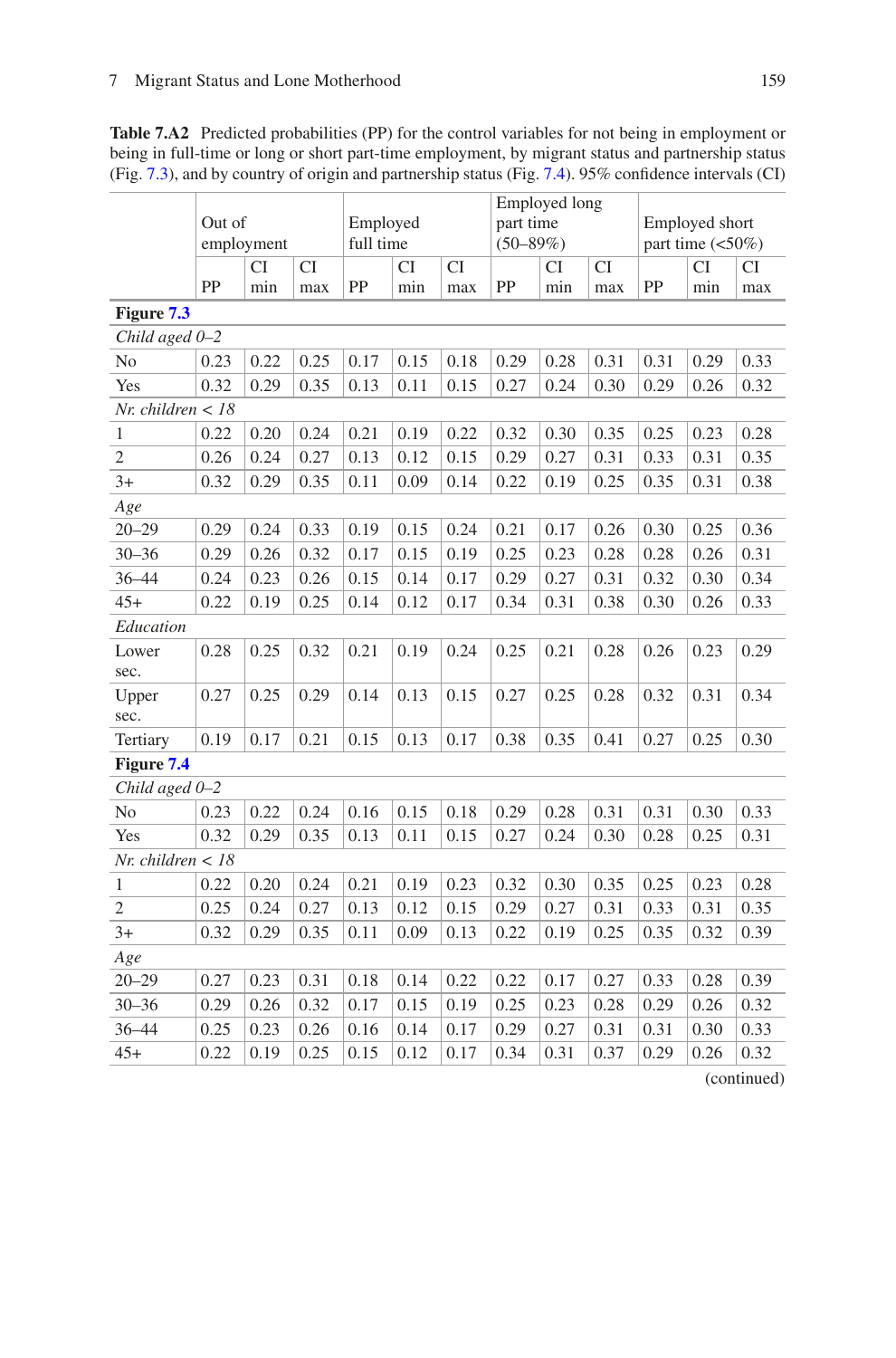|           |            |           |      |                       |           |           | Employed long              |      |           |                                                     |      |           |
|-----------|------------|-----------|------|-----------------------|-----------|-----------|----------------------------|------|-----------|-----------------------------------------------------|------|-----------|
|           | Out of     |           |      | Employed<br>full time |           |           | part time<br>$(50 - 89\%)$ |      |           | Employed short<br>part time $\left( < 50\% \right)$ |      |           |
|           | employment |           |      |                       |           |           |                            |      |           |                                                     |      |           |
|           |            | <b>CI</b> | СI   |                       | <b>CI</b> | <b>CI</b> |                            | CI   | <b>CI</b> |                                                     | CI   | <b>CI</b> |
|           | PP         | min       | max  | PP                    | min       | max       | РP                         | min  | max       | PP                                                  | min  | max       |
| Education |            |           |      |                       |           |           |                            |      |           |                                                     |      |           |
| Lower     | 0.32       | 0.28      | 0.35 | 0.20                  | 0.17      | 0.22      | 0.22                       | 0.19 | 0.26      | 0.27                                                | 0.23 | 0.30      |
| sec.      |            |           |      |                       |           |           |                            |      |           |                                                     |      |           |
| Upper     | 0.26       | 0.25      | 0.28 | 0.14                  | 0.13      | 0.15      | 0.27                       | 0.25 | 0.29      | 0.33                                                | 0.31 | 0.35      |
| sec.      |            |           |      |                       |           |           |                            |      |           |                                                     |      |           |
| Tertiary  | 0.19       | 0.17      | 0.21 | 0.16                  | 0.14      | 0.18      | 0.39                       | 0.36 | 0.42      | 0.26                                                | 0.23 | 0.29      |

**Table 7.A2** (continued)

Note: Estimates from multinomial logit regression models. SLFS 2008 ( $N = 6814$ )

# **References**

- <span id="page-19-1"></span>Afonso, A. (2004). Immigration and its impacts in Switzerland. In N. Stavrou (Ed.), *People on the move: The security, social, and economic implications of mass migration* (pp. 147–166). Durham: Duke University Press.
- <span id="page-19-5"></span>Algan, Y., Dustmann, C., Glitz, A., & Manning, A. (2010). The economic situation of first and second-generation immigrants in France, Germany and the United Kingdom. *The Economic Journal, 120*, 4–30.
- <span id="page-19-8"></span>Antecol, H. (2000). An examination of cross-country differences in the gender gap in labour force participation rates. *Labour Economics, 7*(4), 409–426.
- <span id="page-19-4"></span>Armingeon, K., Bertozzi, F., & Bonoli, G. (2004). Swiss worlds of welfare. *West European Politics, 27*(1), 20–44.
- <span id="page-19-14"></span>Atkinson, A. B., & Micklewright, J. (1991). Unemployment compensation and labour market transitions: A critical review. *Journal of Economic Literature, 29*(4), 1679–1727.
- <span id="page-19-12"></span>Autor, D. H., & Duggan, M. G. (2003). The rise in the disability rolls and the decline in unemployment. *The Quarterly Journal of Economics, 118*(1), 157–206.
- <span id="page-19-10"></span>Baker, D., North, K., Alspac, T., & Team, S. (1999). Does employment improve the health of lone mothers? *Social Sciences and Medicine, 49*(1), 121–131.
- <span id="page-19-7"></span>Becker, G. S. (1991). *A treatise on the family* (2nd ed.). Cambridge, MA: Harvard University Press.
- <span id="page-19-6"></span>Becker, G. S. (1993). *Human capital: A theoretical and empirical analysis, with special reference to education*. Chicago: University of Chicago Press. [1st ed., 1964].
- <span id="page-19-3"></span>Bertozzi, F., Bonoli, G., & Gay-Des-Combes, B. (2005). *La réforme de l'état social en Suisse*. Presse politechnique et universitaires romandes.
- <span id="page-19-11"></span>Black, D., Daniel, K., & Sanders, S. (2002). The impact of economic conditions on participation in disability programs: Evidence from the coal boom and bust. *American Economic Review, 92*(1), 27–50.
- <span id="page-19-9"></span>Blau, F. D., Kahn, L. M., Liu, A. Y.-H., & Papps, K. L. (2013). The transmission of women's fertility, human capital, and work orientation across immigrant generations. *Journal of Population Economics, 26*(2), 405–435.
- <span id="page-19-0"></span>Boeckmann, I., Misra, J., & Budig, M. (2015). Cultural and institutional factors shaping mothers' employment and working hours in postindustrial countries. *Social Forces, 3*(4), 1301–1333.
- <span id="page-19-2"></span>Branger, K., (2003). Cumul des désavantages. In: OFS. Vers l'égalité? Troisième rapport statistique, 161–189.
- <span id="page-19-13"></span>Bratsberg, B., Fevang, E., & Røed, K. (2010). *Disability in the welfare state: An unemployment problem in disguise?* IZA Discussion Paper, 4897.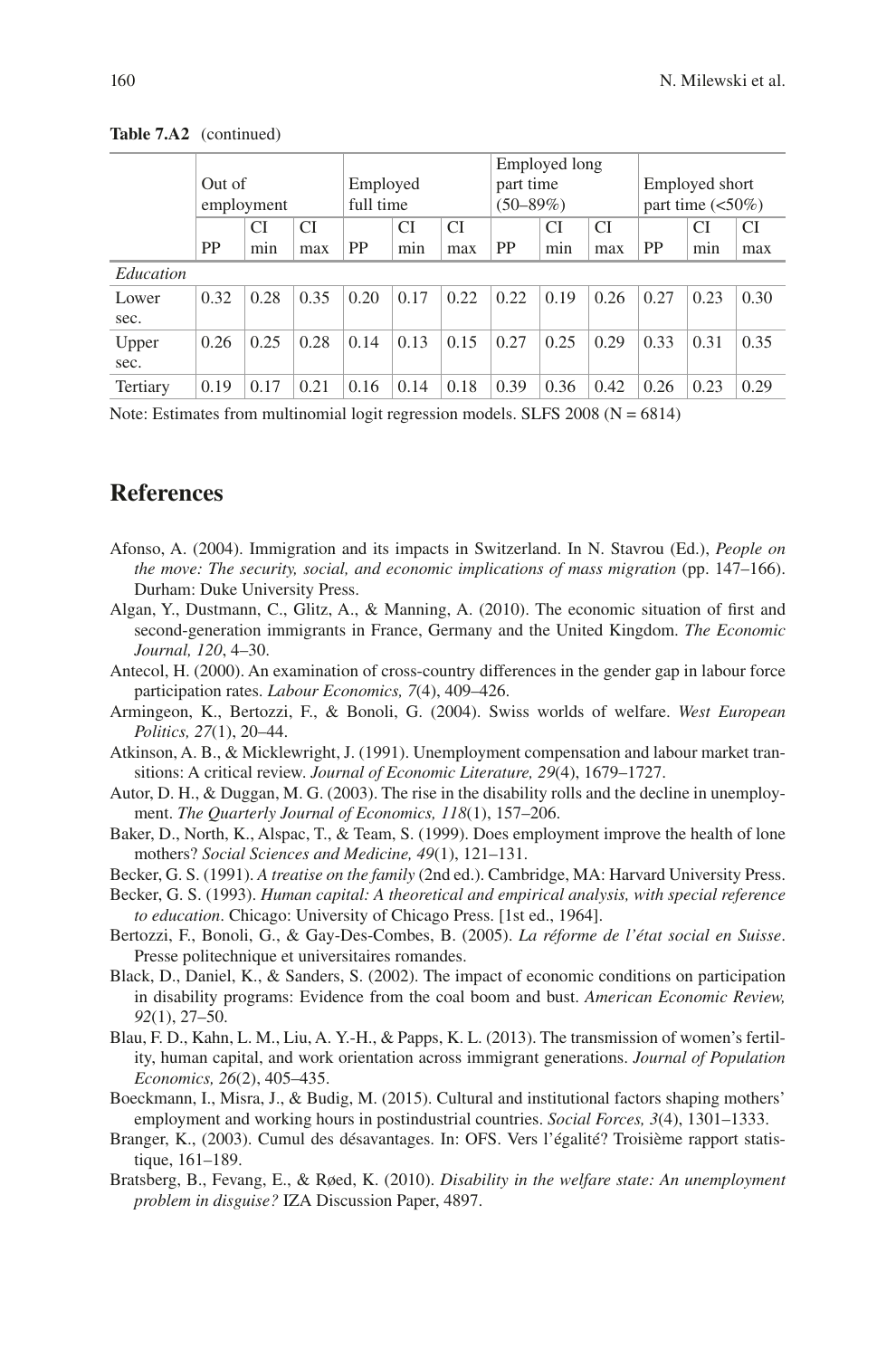<span id="page-20-8"></span>Bühler, E. (2002). *Atlas suisse des femmes et de l'égalité*. Zürich: Seismo.

- <span id="page-20-6"></span>Bühlmann, F., Schmid Botkine, C., Farago, P., Höpflinger, F., Joye, D., Levy, R., Perrig-Chiello, P., & Suter, C. (2012, October). *Rapport social: générations en jeu*. Zurich: Seismo.
- <span id="page-20-11"></span>Bütler, M., & Ruesch, M. (2007). *Annuities in Switzerland*, *Policy Research Working Paper*. Washington, DC: World Bank, Financial Systems Department, Financial Policy Division.
- <span id="page-20-1"></span>Charsley, K. (2012). Transnational marriage. In K. Charsley (Ed.), *Transnational marriage*, *New perspectives from Europe and beyond* (pp. 3–22). New York: Routledge.
- <span id="page-20-16"></span>Chiswick, B. R. (1978). The effect of Americanization on the earnings of foreign-born men. *Journal of Political Economy, 86*, 897–921.
- <span id="page-20-0"></span>Constant, A., & Massey, D. S. (2005). Labour market segmentation and the earnings of German guestworkers. *Population Research and Policy Review, 24*, 489–512.
- <span id="page-20-20"></span>de Coulon, A. (2003). Wage differentials between ethnic groups in Switzerland. *Labour, 15*(1), 111–132.
- <span id="page-20-22"></span>de Valk, H. A. G., & Milewski, N. (2011). Family life transitions among children of immigrants: An introduction. *Advances in Life Course Research, 16*(4), 145–151. [https://doi.org/10.1016/j.](https://doi.org/10.1016/j.alcr.2011.10.001) [alcr.2011.10.001.](https://doi.org/10.1016/j.alcr.2011.10.001)
- <span id="page-20-14"></span>Dieckhoff, M. (2011). The effect of unemployment on subsequent job quality in Europe: A comparative study of four countries. *Acta Sociologica, 54*(3), 233–249.
- <span id="page-20-18"></span>Duleep, H. O. (1998). The family investment model: A formalization and review of evidence across immigrant groups. *Gender Issues, 16*, 84–104.
- <span id="page-20-3"></span>Fibbi, R., & Wanner, P. (2009). *Children of immigrant families in Switzerland: On a path between discrimination and integration* (pp. 2009–2017). New York: Unicef, Innocenti Working Paper.
- <span id="page-20-9"></span>Flückiger, Y. (1998). The labour market in Switzerland: The end of a special case? *International Journal of Manpower, 19*(6), 369–395.
- <span id="page-20-7"></span>FSO – Federal Statistical Office. (2013). *Labour market indicators for 2013*. Neuchâtel: FSO.
- <span id="page-20-5"></span>FSO – Federal Statistical Office. (2015). *Switzerland's population*. Report number 1155-1500. Neuchâtel: FSO.
- <span id="page-20-13"></span>Gangl, M. (2006). Scar effects of unemployment: An assessment of institutional complementarities. *American Sociological Review, 71*(6), 986–1013.
- <span id="page-20-10"></span>Gebel, M. (2013). *Is a temporary job better than unemployment? A cross-country comparison based on British, German, and Swiss panel data*, *SOEP papers on multidisciplinary panel data research, 543*. Berlin: DIW.
- <span id="page-20-12"></span>Giraud, I. O., & Lucas, B. (2009). Le renouveau des régimes de genre en Allemagne et en Suisse. *Cahiers du Genre, 46*(1), 17–46. [https://doi.org/10.3917/cdge.046.0017.](https://doi.org/10.3917/cdge.046.0017)
- <span id="page-20-21"></span>Guarin, E., & Rousseaux, E. (forthcoming). Labour market insertion risk factors for second-generation immigrants in Switzerland. In C. Bolzmann, L. Bernardi, & J. M. Le Goff (Eds.), Situating children of migrants across borders and origins: A methodological overview. Berlin: Springer.
- <span id="page-20-19"></span>Han, P. (2003). *Frauen und Migration: Strukturelle Bedingungen, Fakten und soziale Folgen der Frauenmigration*. Stuttgart: Lucius & Lucius.
- <span id="page-20-23"></span>Hank, K., & Buber, I. (2007). *Grandparents caring for their grandchildren: Findings from the 2004 survey of health, ageing and retirement in Europe*. Mannheim: Research Institute for the Economics of Aging.
- <span id="page-20-15"></span>Höhne, J., & Koopmans, R. (2010, February). *Host-country cultural capital and labour market trajectories of migrants in Germany*. WZB Discussion Paper Order no.: SP IV 2010-701. Berlin: Wissenschaftszentrum Berlin für Sozialforschung.
- <span id="page-20-17"></span>Kalter, F. (2008). Ethnische Ungleichheit auf dem Arbeitsmarkt. In M. Abraham & T. Hinz (Eds.), *Arbeitsmarktsoziologie. Probleme, Theorien, empirische Befunde* (2nd ed., pp. 303–332). VS Verlag für Sozialwissenschaften: Wiesbaden.
- <span id="page-20-2"></span>Kulu, H., & González-Ferrer, A. (2014). Family dynamics among immigrants and their descendants in Europe: Current research and opportunities. *European Journal of Population, 30*(4), 411–435.
- <span id="page-20-4"></span>Laganà, F., Chevillard, J., & Gauthier, J.-A. (2014). Socioeconomic background and early postcompulsory education pathways: A comparison between natives and second-generation immigrants in Switzerland. *European Sociological Review, 30*(1), 18–34.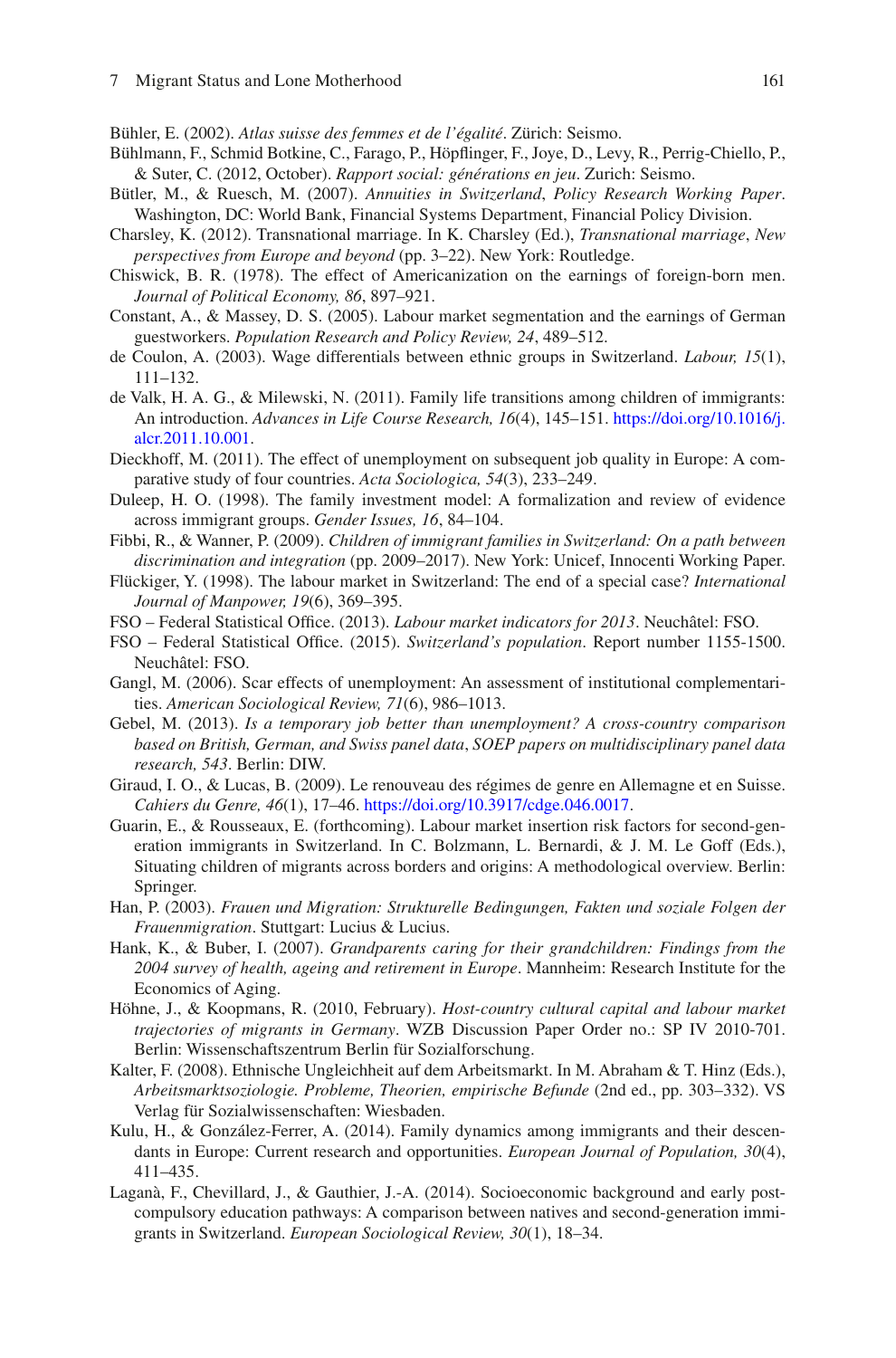- <span id="page-21-4"></span>Liebig, T., Kohls, S., & Krause, K. (2012). *The labour market integration of immigrants and their children in Switzerland*. OECD Social, Employment and Migration Working Papers No. 128, Directorate for Employment, Labour and Social Affairs, OECD Publishing.
- <span id="page-21-13"></span>Lin, N. (1999). Social networks and status attainment. *Annual Review of Sociology, 25*, 467–487.
- <span id="page-21-14"></span>Long, J. E. (1980). The effect of americanization on earnings: Some evidence for women. *Journal of Political Economy, 88*, 620–629.
- <span id="page-21-19"></span>Long, J. S., & Freese, J. (2014). *Regression models for categorical dependent variables using Stata* (3rd ed.p. 589). College Station: Stata Press.
- <span id="page-21-10"></span>Luijkx, R., & Wolbers, M. H. J. (2009, February 3). The effects of non-employment in early worklife on subsequent employment chances of individuals in The Netherlands. *European Sociological Review*.
- <span id="page-21-0"></span>Lutz, H. (2007). *Vom Weltmarkt in den Privathaushalt. Die neuen Dienstmädchen im Zeitalter der Globalisierung*. Opladen: Barbara Budrich.
- <span id="page-21-16"></span>Milewski, N. (2013). Erwerbsbeteiligung und Einstellungen zur Familie von türkischen Migrantinnen im Generationenvergleich. *Zeitschrift für Familienforschung, 25*(1), 53–74.
- <span id="page-21-2"></span>Milewski, N., & Kulu, H. (2014). Mixed marriages in Germany: A high risk of divorce for immigrant-native couples. *European Journal of Population, 30*(1), 89–113. [https://doi.org/10.1007/](https://doi.org/10.1007/s10680-013-9298-1) [s10680-013-9298-1.](https://doi.org/10.1007/s10680-013-9298-1)
- <span id="page-21-8"></span>Monnier, A. (2006). *Démographie contemporaine de l'Europe. Evolutions, tendances, défis*. Paris: Arnand Colin.
- <span id="page-21-5"></span>OECD. (2015). *OECD economic surveys: Switzerland 2015*. Paris: OECD Publishing.
- <span id="page-21-1"></span>Pries, L. (2010). *Internationale migration* (3rd ed.). Bielefeld: transcript.
- <span id="page-21-20"></span>Rege, M., Telle, K., & Votruba, M. (2009). The effect of plant downsizing on disability pension utilization. *Journal of the European Economic Association, 7*(4), 754–785.
- <span id="page-21-15"></span>Reimers, C. W. (1985). Cultural differences in labour force participation among married women. *American Economic Review, 75*(2), 251–255.
- <span id="page-21-12"></span>Rendall, M. S., Tsang, F., Rubin, J. K., Rabinovich, L., & Janta, B. (2010). Contrasting trajectories of labour-market integration between migrant women in western and southern Europe. *European Journal of Population, 26*, 383–410.
- <span id="page-21-17"></span>Riaño, Y., & Baghdadi, N. (2007). Understanding the labour market participation of skilled immigrant women in Switzerland: The interplay of class, ethnicity and gender. *Journal of International Migration and Integration, 8*(2), 163–183.
- <span id="page-21-18"></span>Rumbaut, R. G. (2004). Ages, life stages, and generational cohorts: Decomposing the immigrant first and second generations in the United States. *International Migration Review, 38*(3), 1160–1205.
- <span id="page-21-6"></span>Salter, E. (2017). A media discourse analysis of lone parents in the UK: Investigating the stereotype. In L. Bernardi & D. Mortelmans (Eds.), *Lone parenthood – New insights in the life courses of single mothers and fathers*. Berlin: Springer.
- <span id="page-21-3"></span>Staat, M., & Wagenhals, G. (1996). Lone mothers: A review. *Journal of Population Economics, 9*(2), 131–140.
- <span id="page-21-7"></span>Struffolino, E., & Bernardi, L. (2016). Lone mothers with children: Continuity and change over time. In: *Demos. Family, migration*. Demographic information No. 1 June 2016 (pp. 2–4). Neuchâtel: FSO.
- <span id="page-21-21"></span>Struffolino, E., Bernardi, L., & Voorpostel, M. (2016). Self-reported health among lone mothers in Switzerland: Do employment and education matter? *Population-E, 71*(2), 187–214. [https://doi.](https://doi.org/10.3917/pope.1602.0187) [org/10.3917/pope.1602.0187](https://doi.org/10.3917/pope.1602.0187).
- <span id="page-21-9"></span>Stutz, H., & Knupfer, C. (2012). La protection sociale du travail de care non rémunéré. Les besoins d'adaptation de l'état social liés à l'évolution du partage du travail entre femmes et hommes. *Bureau fédéral pour l'égalité entre femmes et hommes BFEG*.
- <span id="page-21-11"></span>van Tubergen, F. (2008). The impact of the partner on the economic incorporation of immigrants. Household specialization or social capital? In F. Kalter (Ed.), *Migration und Integration* (pp. 307–324). Wiesbaden: VS Verlag für Sozialwissenschaften (Kölner Zeitschrift für Soziologie und Sozialpsychologie, Sonderheft 48).